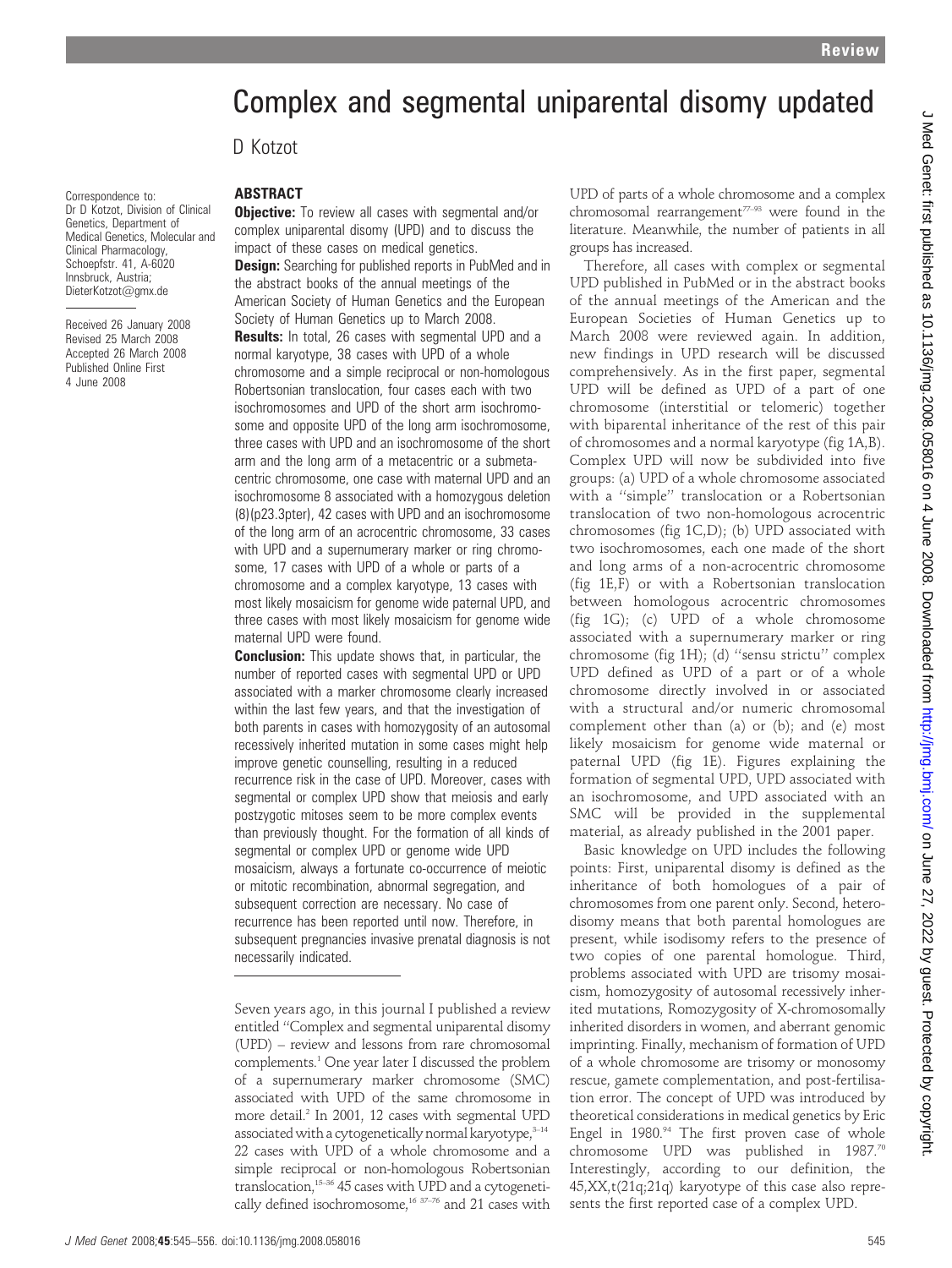Figure 1 Diagrams of segmental and complex uniparental disomy (UPD): (A) telomeric segmental UPD; (B) interstitial segmental UPD; (C) UPD associated with a ''simple'' translocation; (D) UPD associated with a translocation of nonhomologous acrocentric chromosomes; (E) pat/mat UPD associated with two isochromosomes, one of the short and one of the long arm of a non-acrocentric chromosome; (F) UPD associated with two isochromosomes of the same parental non-acrocentric chromosome; (G) UPD associated with a translocation between two homologous acrocentric chromosomes; (H) ''sensu strictu'' complex UPD in the instance of an additional marker chromosome; and (I) genome wide UPD mosaicism (here the symbols represent not a chromosome but a haploid genome).



#### SEGMENTAL UPD ASSOCIATED WITH A NORMAL KARYOTYPE

Apart from mosaicism for paternal UPD of the chromosomal segment  $11p15$ ->pter, which is found in  $10-20%$  of cases affected by Beckwith–Wiedemann syndrome (BWS),<sup>95</sup> revised 11 cases with segmental UPD and a normal karyotype were reported up to 2001 (table 1).<sup>3–8 10–14</sup> Meanwhile, several new cases have been published.<sup>96-113</sup> One case<sup>9</sup> was corrected after testing more markers, and was now assumed to result from a microsatellite marker mutation.<sup>114</sup> Most of the new cases were ascertained by homozygosity for a mutation causing an autosomal recessively inherited disorder and present in only one parent.96–102 105 107 Nine cases were detected by other

Table 1 Segmental uniparental disomy associated with a cytogenetically normal karyotype

| Karyotype | <b>UPD</b> (segment)  | н | L            | $\Sigma$       | н | I.                | Σ            | ?            | <b>Associated AR inherited disorder</b> | Reference |
|-----------|-----------------------|---|--------------|----------------|---|-------------------|--------------|--------------|-----------------------------------------|-----------|
| 46, X?    | (1)(p31)              |   |              | $\mathbf{1}$   |   |                   |              |              | Leber amaurosis                         | 96        |
| 46, XX    | (1)(p22.1)            |   |              | $\mathbf{1}$   |   |                   |              |              | Stargardt disease                       | 97        |
| 46, XY    | (1)(p11.2 > qter)     |   |              | 1              |   |                   |              |              | Hutchinson-Gilford progeria             | 98        |
| 46, XX    | (1)(q22 > qter)       |   |              | 1              |   |                   |              |              | Hutchinson-Gilford progeria             | 98        |
| 46, XY    | (2)(p12p11.2)         |   |              | 1              |   |                   |              |              | Congenital hypothyroidism               | 99        |
| 46, XX    | (2)(p16)              |   |              |                |   |                   |              |              |                                         | 3         |
| 46, XX    | $(2)(q37.3 - > qter)$ |   |              | $\mathbf{1}$   |   |                   |              |              | Hyperoxaluria type I                    | 100       |
| 46, XX    | $(3)(q21.3 - > qter)$ |   |              | 1              |   |                   |              |              | CGD ID                                  | 101       |
| 46, XX    | $4pter$ ->p16.1       |   |              | $\mathbf{1}$   |   |                   |              |              | Ellis van Creveld                       | 12        |
| 46, X?    | (4p)                  |   |              |                |   |                   |              | $1 \times$   | <b>DIDMOAD</b>                          | 4         |
| 46, XY    | (4)(q21q35)           |   | 1            | 1              |   |                   |              |              | Abetalipoproteinaemia                   | 5         |
| 46, XX    | 5q32                  |   |              | 1              |   |                   |              |              | Netherton syndrome                      | 102       |
| 46, XX    | $5q32$ - $>$ qter     |   |              | $\overline{1}$ |   |                   |              |              |                                         | 103       |
| 46, XX    | (6)(p21.3)            |   |              |                |   |                   | 1            |              | 21-OH-Deficiency                        | 6         |
| 46, XY    | $(6)(q24 - > qter)$   |   |              |                |   | 1                 | $\mathbf{1}$ |              |                                         | 7         |
| 46, XX    | $6q25$ - $>$ qter     |   |              |                |   |                   |              | $\mathbf{1}$ | SCA17                                   | 104       |
| 46, XY    | $7q21$ - $>$ qter     |   | $\mathbf{1}$ | $\mathbf{1}$   |   |                   |              |              | Cystic fibrosis                         | 105       |
| 46, XX    | (7)(q32qter)          |   |              |                |   |                   |              |              |                                         | 8         |
| 46, XX    | $7q32.3$ - $>$ qter   |   |              |                |   |                   |              |              |                                         | 106       |
| 46, X?    | 7q                    | 1 |              | 1              |   |                   |              |              | Cystic fibrosis                         | 107       |
| 46, X?    | 7q                    |   | $\mathbf{1}$ | 1              |   |                   |              |              |                                         | 108       |
| 46, X?    | mos $(11)(p15->pter)$ |   |              |                |   |                   |              |              |                                         | 95        |
| 46, XN    | 11p15.1               |   |              |                |   | $1 \text{ (mos)}$ |              |              |                                         | 113       |
| 46, XX    | $11q23.3$ - $>$ qter  |   |              |                |   |                   |              | $\mathbf{1}$ |                                         | 109       |
| 46, XY    | 14q12-gter            |   |              |                |   | 1                 | 1            |              |                                         | 110       |
| 46, X?    | (14)(q12q24.3)        |   |              | $\mathbf{1}$   |   |                   |              |              |                                         | 10        |
| 46, XX    | $14q23.3$ - $>$ qter  |   |              |                |   | 1                 | $\mathbf{1}$ |              |                                         | 111       |
| 46, XY    | (15)(q12q13)          |   |              | 1              |   |                   |              |              |                                         | 112       |
| 46, XY    | $17q25$ - $>$ qter    |   |              |                |   |                   |              |              |                                         | 13        |
| 46XY      | 20q                   |   |              |                |   | 1                 | 1            |              |                                         | 14        |
| 46, XX    | $Xq27$ - $>$ qter)    |   |              | $\mathbf{1}$   |   |                   |              |              |                                         | 11        |
| Σ         |                       | 4 | 17           | 21             |   | $5+$              | 5            | 3            |                                         |           |

AR, autosomal resessive; H, heterodisomy; I, isodisomy; UPD, uniparental disomy

\*Approximately 20% of cases with Wiedemann–Beckwith syndrome;  $\dagger +1 \times$  mosaicism.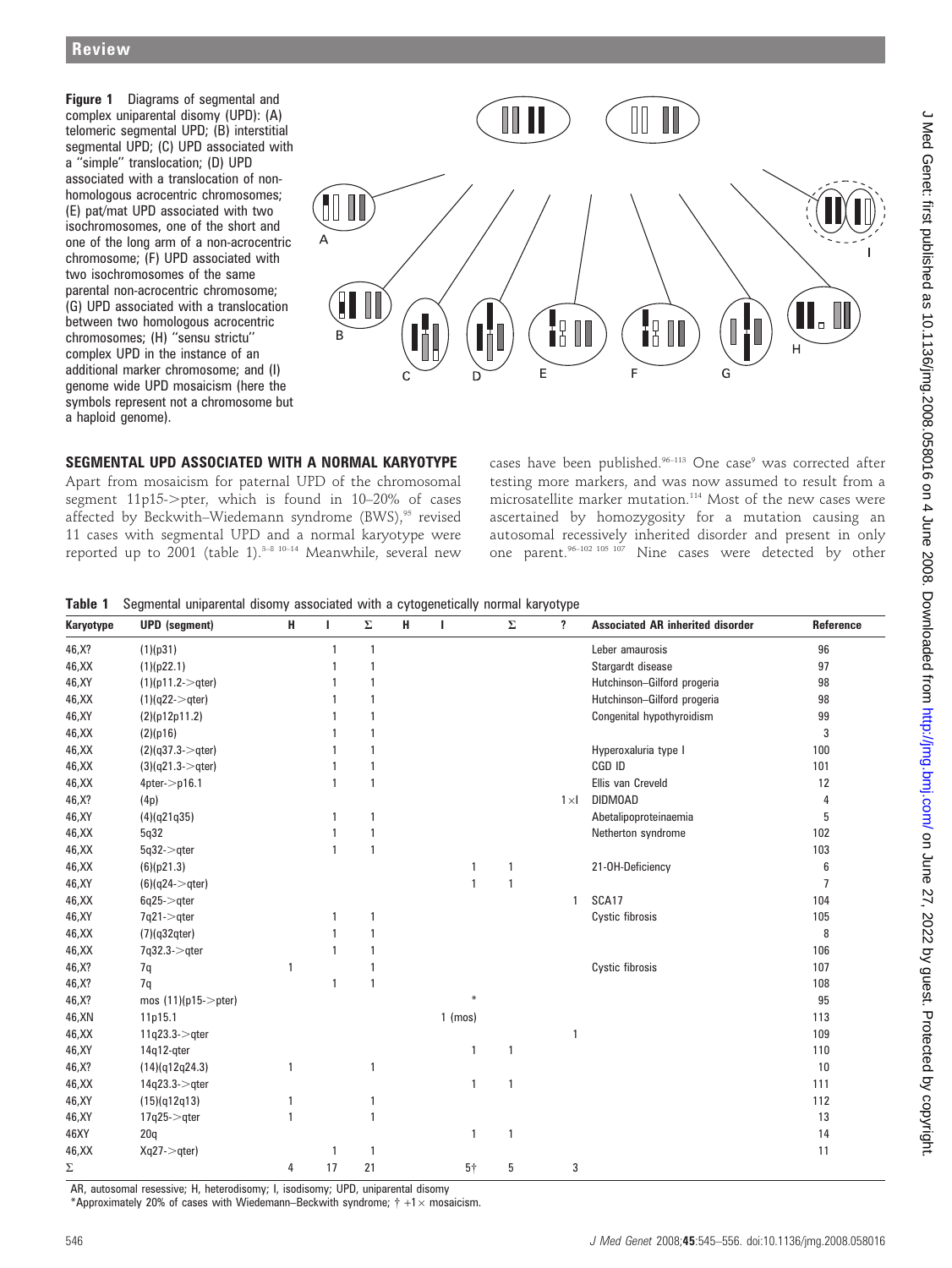approaches. One case of childhood onset schizophrenia associated with telomeric segmental isodisomy 5q was found during a whole genome screening of a cohort of patients with childhood onset schizophrenia.<sup>103</sup> Zühlke et al described a case with spinocerebellar ataxia type 17 and a homozygous repeat expansion in the  $TBP$  gene.<sup>104</sup> The unavailability of parental DNA questions the results, but both parents were noted as being healthy and the identical mutation event in maternal and paternal meiosis seems highly unlikely. In a study on the relevance of UPD for spontaneous abortions Tsukishiro et al found telomeric maternal isodisomy 7q.106 Genes on 7q are considered to be relevant for autism spectrum disorder; so in a study on 60 pedigrees each with at least one individual affected by autism spectrum disorder, one case of not exactly defined interstitial maternal UPD 7q was identified.108 Haag et al assumed UPD 11q23.3->qter in the mother of two brothers with Jacobson syndrome due to an identical deletion 11q23- >qter, but grandparents were not available.<sup>109</sup> Two new cases of segmental paternal UPD 14, one with telomeric isodisomy 14q23.3->qter and a second with isodisomy  $14q12$ ->qter, show the typical clinical picture of paternal UPD 14.110 111 Furthermore, Nazarenko et al reported the only case so far of Prader–Willi syndrome (PWS) with segmental maternal heterodisomy  $15q12 q13.112$  Finally, Hussain *et al*<sup>113</sup> described a case with mosaic interstitial paternal isodisomy 11p15.1 and atypical diffuse congenital hyperinsulinism.

#### UPD OF A WHOLE CHROMOSOME ASSOCIATED WITH A ''SIMPLE'' TRANSLOCATION OR A ROBERTSONIAN **TRANSLOCATION**

In 2001, revised 18 cases with UPD of a whole chromosome and a ''simple'' reciprocal translocation and four cases with UPD of a whole chromosome and a non-homologous Robertsonian translocation were found in the literature (table 2).15–36 Meanwhile, the figure increased to 38.115–128 Cases of UPD associated with a non-homologous Robertsonian translocation demonstrated by molecular methods were not considered, if no information on parental origin was given. Apart from one case, who was described as a balanced 3/15 translocation of maternal origin associated with maternal uniparental heterodisomy 15 resulting in PWS,127 all new cases showed non-homologous Robertsonian translocations. Now, there is one case with a 13/ 14 translocation and maternal UPD 13 and there are four cases with a 13/14 translocation and a paternal UPD 13, 20 cases with

a Robertsonian translocation including chromosome 14 and another D or G group chromosome and maternal UPD 14  $(16\times13/14$  translocation,  $2\times14/15$ ,  $3\times14/21$ , and  $1\times14/22$ ), and five cases with a 13/15 or a 14/15 translocation and maternal UPD 15 reported (table 3). Three of the recently reported maternal UPD 14 cases are de novo.<sup>115 116 121</sup> Only five out of a total of 33 non-homologous Robertsonian translocations are associated with paternal UPD ( $4 \times$  UPD 14 associated with a 13/ 14 translocation and  $1 \times$  UPD 15 associated with a 14/15 translocation) (table 2). In both maternal and paternal UPD cases the 13/14 translocations are overrepresented (16 out of 25 in maternal UPD and four out of five in paternal UPD) with a new overrepresentation of UPD 14 (table 2). The phenotype of maternal UPD 14 is characterised by pre- and postnatal growth retardation, early onset of puberty, advanced bone age, and minor dysmorphisms. In paternal UPD 14 polyhydramnion, skeletal anomalies, contractures, and dysmorphic features are typical findings. All reported paternal UPDs associated with a non-homologous Robertsonian translocation are paternally inherited. In the maternal heterodisomy group nine patients with a Robertsonian translocation were maternally inherited.22 24 25 28 118–120 124 125 PWS due to maternal UPD 15 was reported in three families with a maternal 14/15 translocation,34 35 128 and in two families with a maternal 13/15 translocation.32 33 So far, only one case of Angelman syndrome due to paternal UPD 15, associated with a Robertsonian translocation, has been described.124

# UPD OF A WHOLE CHROMOSOME ASSOCIATED WITH A CYTOGENETICALLY DEFINED ISOCHROMOSOME

UPD associated with an isochromosome and a correct amount of genetic material is possible (a) in the case of an isochromosome replacing the two homologues of a pair of acrocentric chromosomes, or (b) by isochromosomes both of the short arm and of the long arm of a non-acrocentric chromosome. Fortyfive patients falling into this category have been described up to 2001 (table 3).16 37–76 Three of these cases carried an isochromosome of the short arm and an isochromosome of the long arm, the isochromosomes being of opposite parental origin.<sup>38 42 43</sup> Meanwhile, only seven new cases were reported.<sup>129-135</sup> These cases comprise five patients with an isochromosome 14q,<sup>129-133</sup> one patient with an isochromosome 15q,134 and one healthy man with a paternal isodisomic i(2p) and a maternal heterodisomic  $i(2q)$ .<sup>135</sup> The finding of heterodisomy in the latter

|           | Table 2 Uniparental disomy of a whole chromosome associated with a "simple" translocation (non-homologous Robertsonian translocations |  |  |
|-----------|---------------------------------------------------------------------------------------------------------------------------------------|--|--|
| included) |                                                                                                                                       |  |  |

|                                   | <b>UPD</b> |    | <b>Maternal UPD</b> |   |    |   | <b>Paternal UPD</b> |   |   |                      |
|-----------------------------------|------------|----|---------------------|---|----|---|---------------------|---|---|----------------------|
| Karyotype                         |            | н  |                     | 7 | Σ  | Н |                     | ? | Σ | Reference            |
| 46, XX, t(7; 16) (q11.2q22) mat   |            |    |                     |   |    |   |                     |   |   | 15                   |
| 45, XX, t(13; 14)                 | 13         |    |                     |   |    |   |                     |   |   | 16                   |
| 45, XN, t(13; 14)                 | 14         | 12 | 3                   |   | 16 | 3 |                     |   | 4 | $17 - 27, 115 - 123$ |
| 45, XX, t(14; 15)                 | 14         |    |                     |   |    |   |                     |   |   | 124                  |
| 45, XX, t(14; 21)                 | 14         |    |                     |   |    |   |                     |   |   | 28, 120, 126         |
| 45, XX, t(14; 22)                 | 14         |    |                     |   |    |   |                     |   |   | 125                  |
| 45, XX, t(6; 15) (p25.3q11.1) pat | 15         |    |                     |   |    |   |                     |   |   | 30                   |
| 45, XY, t(8; 15) (p23.3q11) pat   | 15         |    |                     |   |    |   |                     |   |   | 31                   |
| 46, XX, t(8; 15) (q24.1q21.2) mat | 15         |    |                     |   |    |   |                     |   |   | 127                  |
| 45, XN, t(13; 15)                 | 15         |    |                     |   |    |   |                     |   |   | 32, 33               |
| 45, X?, t(14; 15)                 | 15         |    |                     |   |    |   |                     |   |   | 34, 35, 124, 128     |
| 46, XY, t(10; 16) (q11.2q11.1)    | 16         |    |                     |   |    |   |                     |   |   | 36                   |
| Σ                                 |            | 26 | 3                   |   | 31 | 5 |                     |   |   |                      |

H, heterodisomy; I, isodisomy; UPD, uniparental disomy.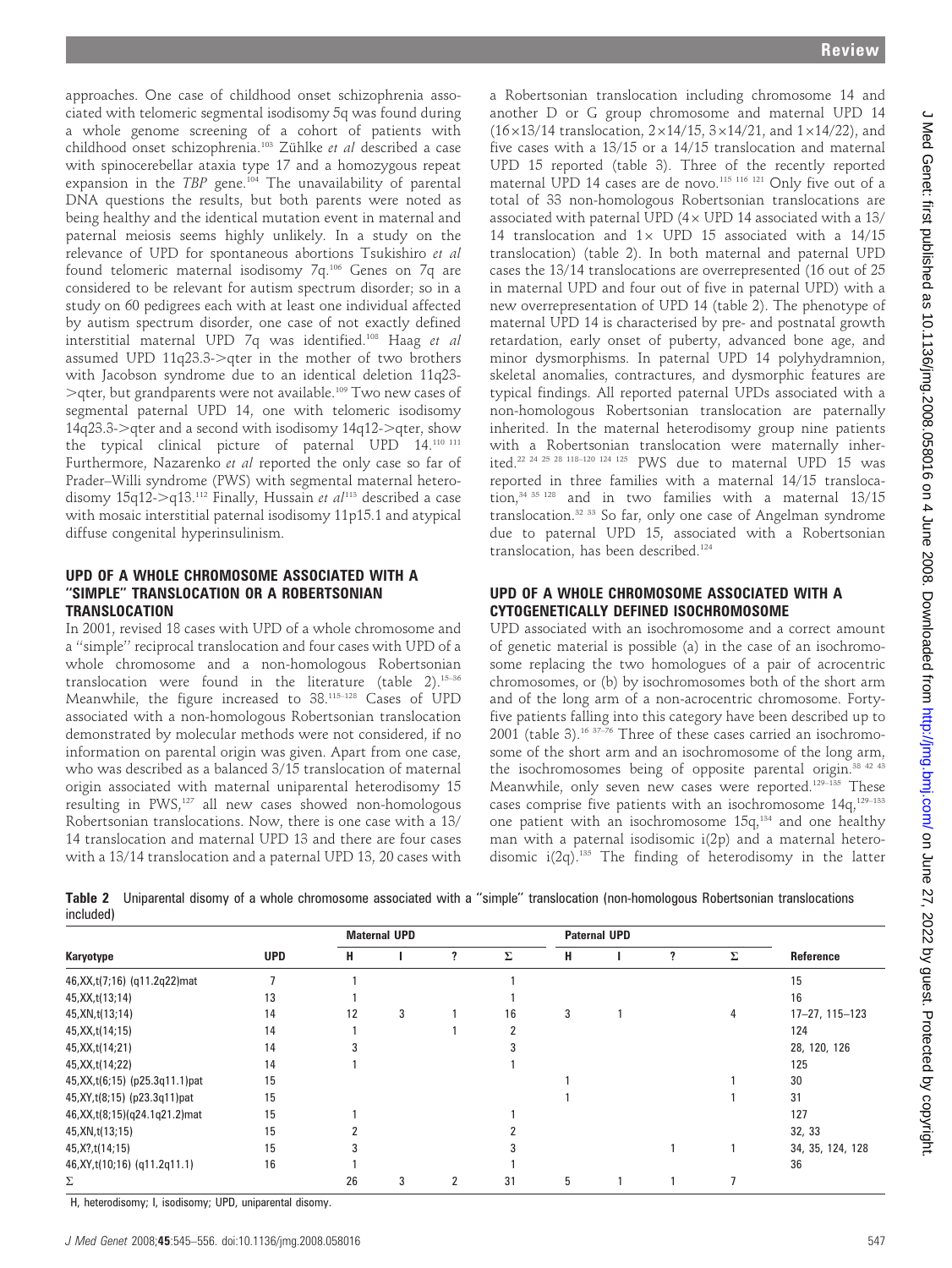|                                                                           |            | <b>Maternal UPD</b> |          |    | <b>Paternal UPD</b> |          |    |                            |  |
|---------------------------------------------------------------------------|------------|---------------------|----------|----|---------------------|----------|----|----------------------------|--|
| Karyotype                                                                 | <b>UPD</b> | н                   |          | Σ  | н                   |          | Σ  | Reference                  |  |
| 46, XX, i(1p), i(1q)                                                      |            |                     |          |    |                     |          |    | 37                         |  |
| 46, XN, i(2p), i(2q)                                                      | 2          | 1(2q)               | 1(2q)    |    |                     | 2(2p)    |    | 38, 145                    |  |
| 46, XX, i(2p), i(2q)                                                      | 2          |                     | 2        | 2  |                     |          |    | 39, 40                     |  |
| 46, XX, i(4p), i(4q)                                                      | 4          |                     |          |    |                     |          |    | 41                         |  |
| 46, X?, i(7p), i(7q)                                                      | 7          |                     | 2(7q)    |    |                     | 2(7p)    |    | 42, 43                     |  |
| $45, XX, -8, -8, +psu \, dic(8)(p23.3)$<br>[associated del(8)(p23.3pter)] | 8          |                     |          |    |                     |          |    | 44                         |  |
| 46, XX, i(9p), i(9q)                                                      | 9          |                     |          |    |                     |          |    | 45                         |  |
| 45, XN, i(13q)                                                            | 13         |                     | 2        | 2  |                     | 4        | 5  | $16, 46 - 51$              |  |
| 45, XN, i(14q)                                                            | 14         | 8                   | 4        | 12 |                     | 4        | 4  | 16, 21, 28, 52-59, 129-133 |  |
| 45, XN, i(15q)                                                            | 15         |                     | 5        | 5  |                     | 6        | 6  | 53, 60-68, 134             |  |
| 45, XY, i(21q)                                                            | 21         |                     |          | 2  |                     | 2        | 2  | 53, 70-72                  |  |
| 45, XN, i(22q)                                                            | 22         |                     | 3        | 3  |                     |          |    | $73 - 76$                  |  |
| Σ                                                                         |            | $10(+1)$            | $19(+3)$ | 29 |                     | $18(+4)$ | 19 |                            |  |

Table 3 Uniparental disomy associated with an isochromosome defined cytogenetically

H, heterodisomy; I, isodisomy; UPD, uniparental disomy.

indicates an initial meiotic event. Up to now, 12 cases with a cytogenetically defined isochromosome 14q and maternal UPD 14  $(8 \times$  isodisomy and  $4 \times$  heterodisomy),<sup>21 49 52–58 129–131</sup> and four cases with a isochromosome 14q and paternal UPD 14 have been reported.16 59 132 133 All isochromosomes 15q are true isochromosomes. Because of some errors in the 2001 list, now altogether only 42 cases with a cytogenetically defined isochromosome and UPD, and four cases with two isochromosomes and partial maternal and partial paternal UPD38 42 43 135 are known.

### UPD OF A WHOLE CHROMOSOME ASSOCIATED WITH A MARKER OR A RING CHROMOSOME

In table 4 of the 2001 review (UPD of a part or of a whole chromosome directly involved in or associated with a complex structural and/or numeric chromosomal complement), only 13 cases with a supernumerary marker or ring chromosome were listed.35 69 77 78 80–85 88 Now, these cases and, to the best of my knowledge, 20 new cases<sup>136-153</sup> are discussed separately (table 4).

Röthlisberger et al reported on a 6-year-old girl with mental retardation, microcephaly, facial dysmorphisms, a de novo 47,XX,der(1)(p21.1q12)/46,XX karyotype, and maternal heterodisomy 1.136 The facts that the derivative chromosome 1 carried euchromatic material and that maternal UPD 1 per se is without a phenotype,154 makes UPD unlikely to be causative for the clinical findings. A case of maternal uniparental heterodisomy 7 associated with an SMC(7) in 36% of cells exhibited Silver– Russell syndrome.<sup>137</sup> Anderlid et al reported on a girl with mental retardation, no obvious dysmorphisms, a de novo 47,XX,r(9)(p10p12) karyotype, and maternal uniparental heterodisomy 9.<sup>139</sup> Von Eggeling et al described a healthy newborn aged 6 weeks with a 47,XX,mar(12)/46,XX karyotype and maternal heterodisomy 12.140 So, maternal UPD 12 appears also to be without phenotypical effects. Furthermore, three cases with UPD 14 and mosaicism for an SMC(14) were reported.120 141 The first was a female with the typical findings of paternal UPD 14.141 The second and the third were males and showed maternal heterodisomy 14.120 Clinical features of the second included symmetrical growth retardation, retarded bone age, small hands and feet, muscular hypotonia, delay of motor development, recurrent middle ear infections, and mild facial dysmorphisms.120 For the third only asymmetric growth retardation at birth were reported.120 The number of cases with UPD 15 associated with a der(15) increased to 17. $35$  69 80-85 144-149 In three of these cases the der(15) was defined as del(15q) and in

one patient as an  $r(15)$ .<sup>35 146–148</sup> All other SMCs(15) have an inv dup(15). In an abstract, Kron et al reported on a plagiocephalic but otherwise unremarkable newborn with a 47,XY,der(16)(p11.21;q11.1)/46,XY karyotype and maternal heterodisomy 16.151 Vendetti et al reported on a 9-month-old boy with a complex heart defect, 13 ribs on the left, partial ileal and total colonic Hirschsprung disease, central nervous system abnormalities, a  $45, XY, psu$  dic(20;20)(p13/p13)/4645,XY,psu dic(20;20)(p13;p13)+20 karyotype, and maternal uniparental isodisomy 20.155 This case was cited in the 2001 review with an abstract.<sup>87</sup> Bartels et al described a healthy 18-month-old girl with confined placental mosaicism of trisomy 22 and a small SMC(22) and maternal UPD 22 in blood.<sup>153</sup> In a systematic search for SMCs, Bartsch et al found one case of mosaicism for inv dup(22) and maternal UPD 22 out of 43273 prenatal samples.152 Also a de novo SMC (idic(22)) was reported in a child with PWS due to maternal uniparental heterodisomy 15.150 Together with a case of PWS due to maternal UPD 15 associated with a  $SMC(X)$ ,<sup>80</sup> now two cases with maternal UPD 15 and an SMC of another chromosome have been reported. Unfortunately, in both cases the parental origin of the SMC was not determined.

#### UPD OF A PART OR OF A WHOLE CHROMOSOME DIRECTLY INVOLVED IN OR ASSOCIATED WITH A COMPLEX STRUCTURAL AND/OR NUMERIC CHROMOSOMAL COMPLEMENT

Up to 2001, only nine cases with a whole chromosome directly involved in or associated with a complex structural and/or numerical chromosomal complement were reported (UPD with a supernumerary marker or ring chromosome excluded) (table 5).79 86 87 89–93 Meanwhile, several cases, which were not listed or wrongly listed in the 2001 paper came to my attention.29 155–161 Among others there are three cases with non-disjunction of two chromosomes and segmental UPD. First, Starke et al reported on a 2-month-old boy with free trisomy 21 due to maternal non-disjunction, mosaicism for an SMC originating from chromosome 4, and maternal uniparental isodisomy 4p15-16.156 The boy has the clinical features of trisomy 21 but no additional anomalies. Parker et al reported on a patient with a Klinefelter karyotype due to maternal nondisjunction of the X chromosome, mosaicism for an SMC(6), and maternal UPD 6.157 Finally, Tsai et al described a child with Angelman syndrome due to paternal uniparental heterodisomy 15 associated with a paternal 13/15 translocation, segmental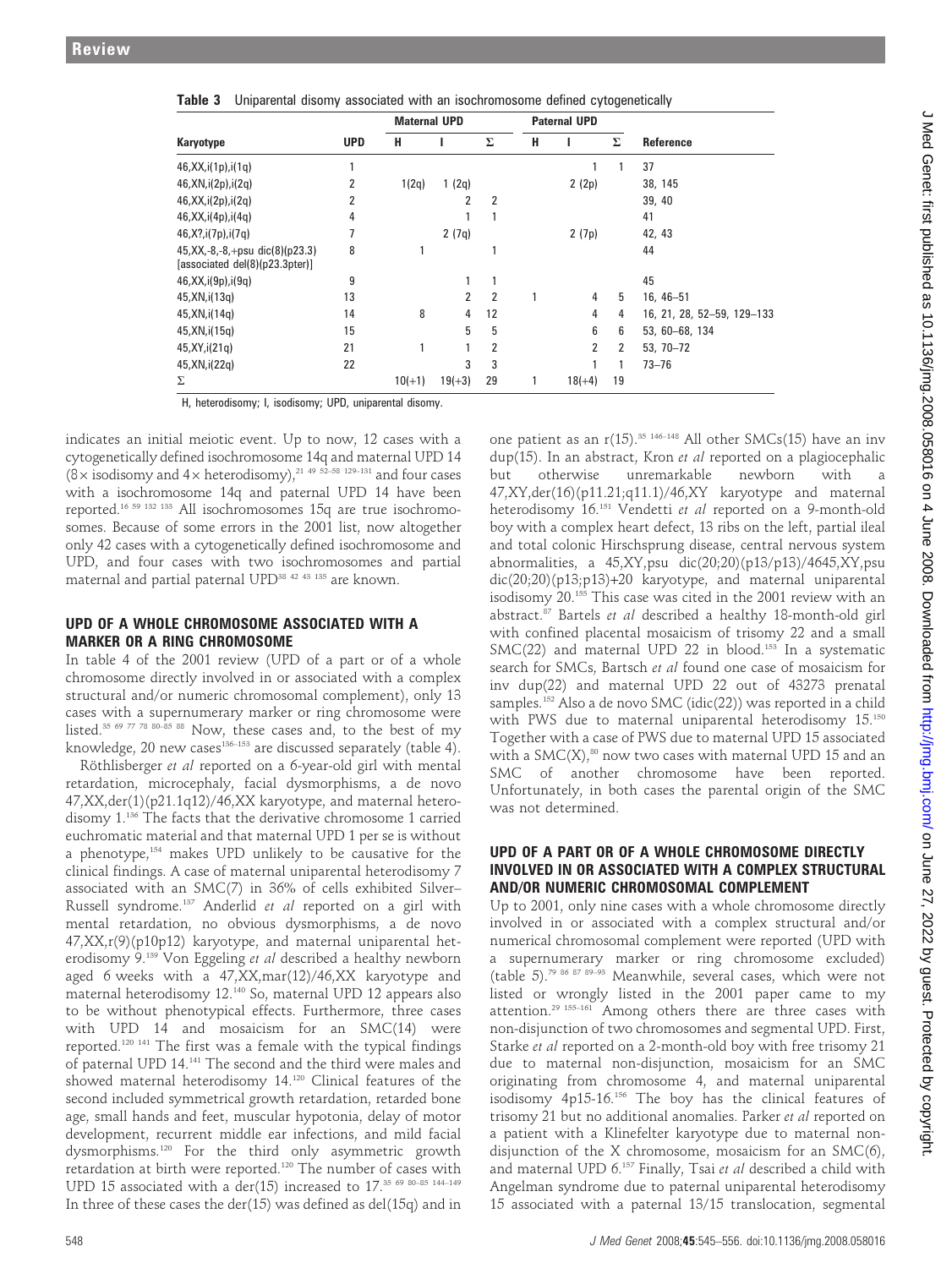|                                      |            | <b>Maternal UPD</b> |   |   |    |   | <b>Paternal UPD</b> |   |   |                                |  |
|--------------------------------------|------------|---------------------|---|---|----|---|---------------------|---|---|--------------------------------|--|
| Karyotype                            | <b>UPD</b> | н                   |   | ? | Σ  | н |                     | ? | Σ | Reference                      |  |
| 47, XX, der(1)(p21.1; q12)/46, XX    |            |                     |   |   |    |   |                     |   |   | 136                            |  |
| 47,XX,+r(6)/46,XX                    | 6          |                     |   |   |    |   |                     |   |   | 77                             |  |
| 47, XY, +mar/46, XY                  |            |                     |   |   |    |   |                     |   |   | 137                            |  |
| 47, XX, UPD(7) mat, +r(7) pat/46, XX | 7          |                     |   |   | 2  |   |                     |   |   | 78, 138                        |  |
| 47, XX, r(9)/46, XX                  | 9          |                     |   |   |    |   |                     |   |   | 139                            |  |
| 47, XX, +mar/46, XX                  | 12         |                     |   |   |    |   |                     |   |   | 140                            |  |
| 47, X?, +mar                         | 14         | 2                   |   |   | 2  |   |                     |   |   | 120                            |  |
| 47, XX, +mar/46, XX                  | 14         |                     |   |   |    |   |                     |   |   | 141                            |  |
| 46, XN/47, XN, +idic(15)             | 15         | 3                   | 2 | 5 | 10 | 1 |                     | 1 | 3 | 65, 69, 80-84, 143-145,<br>149 |  |
| 47,XY,del(15)/46,XY                  | 15         | 3                   |   |   | 3  |   |                     |   |   | 35, 146, 147                   |  |
| 47, XY, r(15)/46, XY                 | 15         |                     |   |   |    |   |                     |   |   | 148                            |  |
| 47,XX,mar(X)/46,XX                   | 15         |                     |   | 1 |    |   |                     |   |   | 80                             |  |
| 47, XY, +idic(22)(q11.1)/46, XY      | 15         | 1                   |   |   |    |   |                     |   |   | 150                            |  |
| 47, XY, der(16)(p1.21q11.1)          | 16         |                     |   |   |    |   |                     | 1 | 1 | 151                            |  |
| 47, XY, + mar(20)(p11.2q11.2/46, XY  | 20         | 1                   |   |   |    |   |                     |   |   | 88                             |  |
| 47,XY,mar                            | 22         |                     |   |   |    |   |                     |   |   | 152                            |  |
| 47, XX, + mar/47, XX, +22/46, XX     | 22         |                     |   |   |    |   |                     |   |   | 153                            |  |
| Σ                                    |            | 18                  | 4 | 6 | 28 |   | $\overline{2}$      | 2 | 5 |                                |  |

|  |  |  |  |  |  |  |  |  | Table 4 Uniparental disomy of a whole chromosome associated with a marker or a ring chromosome |
|--|--|--|--|--|--|--|--|--|------------------------------------------------------------------------------------------------|
|--|--|--|--|--|--|--|--|--|------------------------------------------------------------------------------------------------|

H, heterodisomy; I, isodisomy; UPD, uniparental disomy.

paternal isodisomy 13, and features of trisomy 13.<sup>160</sup> The mechanism of formation of the aberrant karyotype in all three cases was most likely non-disjunction for two different chromosomes in meiosis followed by either two breaks (one on the short and one on the long arm of the unseparated chromosomes) subsequent to a mitotic recombination between one maternal and one paternal chromosome, or trisomy or monosomy rescue. Park et al described a 17-year-old boy with PWS caused by maternal heterodisomy 15 and a 47,XY,+der(15)t(3;15)(p25;q11.2) karyotype due to an adjacent one segregation of a balanced paternal 46,XY,t(3;15)(p25;q11.2) translocation.29 Bartsch et al reported on two cases with UPD 21 and chromosomal rescue over time.<sup>161</sup> The first child revealed a

de novo 46,XX[1]/46,XX,r(21)[99]/45,XX,-21[104] karyotype at the age of 1 month and a 46,XX[198]/45,XX,-21[2] karyotype at the age of 49 months. The second case showed a de novo 46,XX,(21q-)/[10]/45,XX,-21[90] karyotype as a newborn and a  $46,XX[99]/46,XX,(21q)[1]$  karyotype at the age of 16 years. In both cases the karyotype in fibroblast was nearly constant over the time. Both children exhibited severe mental retardation and various malformations and dysmorphic features.

### GENOME WIDE MATERNAL OR PATERNAL UPD COMBINED WITH BIPARENTAL INHERITANCE)

Up to now, 10 cases with most likely genome wide maternal or paternal UPD in a proportion of cells/tissues, biparental disomy

| Table 5 Uniparental disomy of parts or of a whole chromosome associated with a complex chromosomal rearrangement (isochromosomes and |  |  |  |  |  |  |
|--------------------------------------------------------------------------------------------------------------------------------------|--|--|--|--|--|--|
| supernumerary marker chromosomes excluded)                                                                                           |  |  |  |  |  |  |

|                                                                                    |                      |   | <b>Maternal UPD</b> |   | <b>Paternal UPD</b> |   |  |   |   |           |
|------------------------------------------------------------------------------------|----------------------|---|---------------------|---|---------------------|---|--|---|---|-----------|
| Karyotype                                                                          | <b>UPD</b>           | н |                     | ? | Σ                   | н |  | ? | Σ | Reference |
| 48, XY, +21, +mar <sup>28</sup> /47, XY, +21 <sup>7</sup>                          | (4)(p15;p16)         |   |                     |   |                     |   |  |   |   | 156       |
| 48, XXY, +mar/47, XXY                                                              |                      |   |                     |   |                     |   |  |   |   | 157       |
| 47, XXY                                                                            |                      |   |                     |   |                     |   |  |   |   | 158       |
| 47, XXX                                                                            |                      |   |                     |   |                     |   |  |   |   | 159       |
| 45, XX, -8, -8, +psu dic(8)(p23.1p23.3) [del(8)<br>(p23.1pter), del(8)(p23.3pter)] | (8)(p23.1qter)       |   |                     |   |                     |   |  |   |   | 79        |
| 47, XY, +der(15)t(3; 15)(p25q11.2)pat                                              | 15                   |   |                     |   |                     |   |  |   |   | 29        |
| 45, XY, t(13; 15)                                                                  | 15 and $(13)(q14.3)$ |   |                     |   |                     |   |  |   |   | 160       |
| 46, XY, der(1)t(1; 16)(p36.3p13.1)/46, XY                                          | (16)(p13.1qter)      |   |                     |   |                     |   |  |   |   | 86        |
| 45, XY, psu dic (20; 20)(p13p13)/46, XY, psu dic<br>(20;20)(p13p13),+20            | 20                   |   |                     |   |                     |   |  |   |   | 155       |
| 46, XX, r(21)/46, XX                                                               | 21                   |   |                     |   |                     |   |  |   |   | 161       |
| 46, XX, 21q-/45, XX, -21/46, XX                                                    | 21                   |   |                     |   |                     |   |  |   |   | 161       |
| 47, XX, +der(22), t(11; 22), (q23q11) dn                                           | (22)(q11.2qter)      |   |                     |   |                     |   |  |   |   | 89        |
| $45,\frac{X}{46},\frac{X}{+}$ mar $\left(\frac{X}{2p11},\frac{9}{23.3}\right)$     | (X)(?p22.11?q23.3)   |   |                     |   |                     |   |  |   |   | 91        |
| 45, X/46, X, r(X)(?p21?q13.1)                                                      | (X)(?p21?q13.1)      |   |                     |   |                     |   |  |   |   | 92        |
| 45, X/46, X, r(X)(?p22.11?q23.3)                                                   | (X)(?p22.11?q23.3)   |   |                     |   |                     |   |  |   |   | 91        |
| 45, X/46, X, del(X)(q21.3qter)/46, X, r(X)                                         | (X)(pterg21.3)       |   |                     |   |                     |   |  |   |   | 90        |
| 45, X, t(X; Y)(p22.3p11)                                                           | (X)(p22.3qter)       |   |                     |   |                     |   |  |   |   | 93        |
| Σ                                                                                  |                      | 5 | 5                   |   | 10                  |   |  | 2 |   |           |

H, heterodisomy; I, isodisomy; UPD, uniparental disomy.

J Med Genet: first published as 10.1136/jmg.2008.058016 on 4 June 2008. Downloaded from http://jmg.bmj.com/ on June 27, 2022 by guest. Protected by copyright J Med Genet: first published as 10.1136/jmg.2008.058016 on 4 June 2008. Downloaded from <http://jmg.bmj.com/> on June 27, 2022 by guest. Protected by copyright.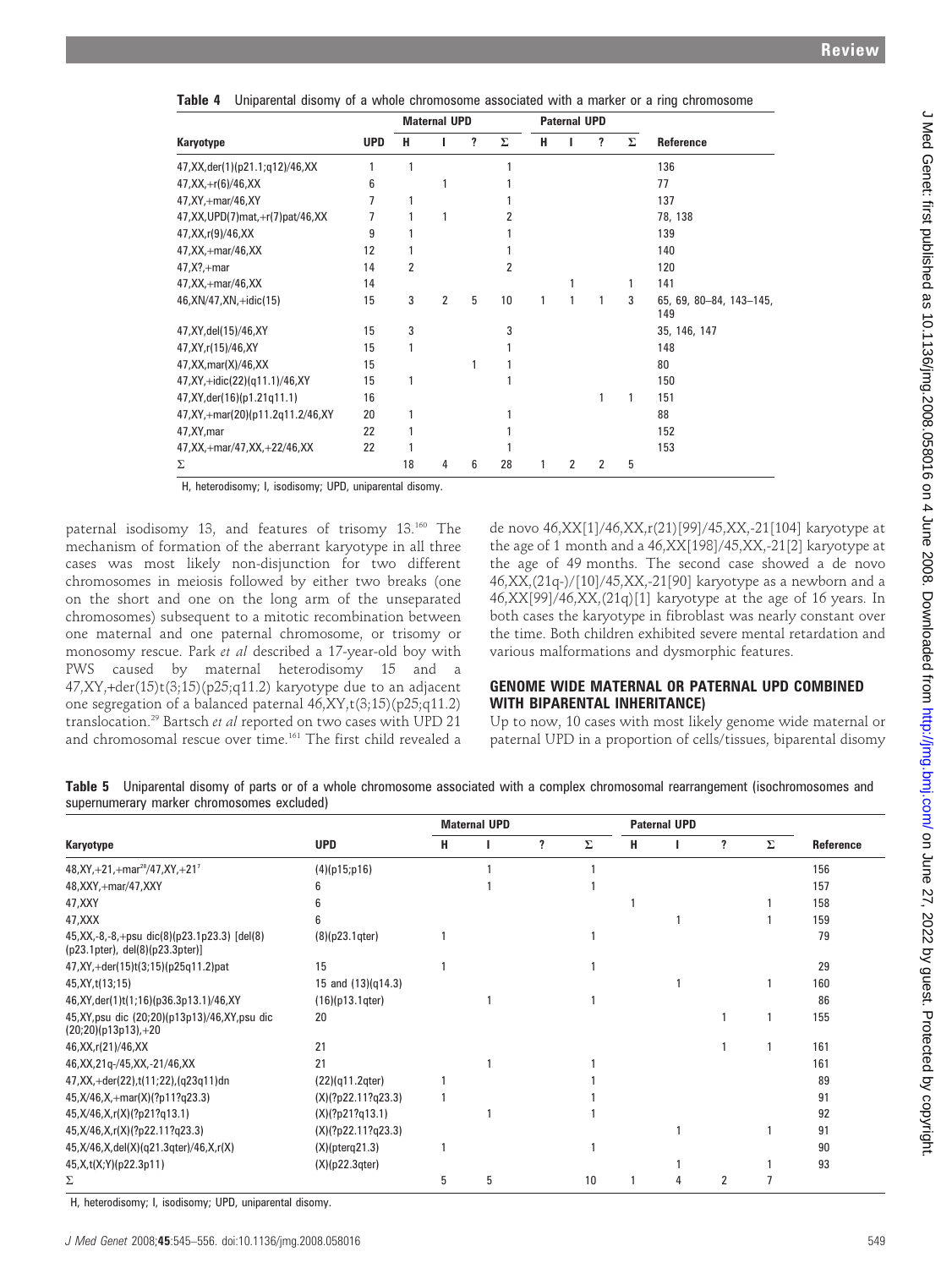in various other tissues, and a living child have been reported (table 6).162–170 In addition, six cases displayed genome wide paternal UPD in the placenta only.171–174 Genotype–phenotype correlation is hampered by mosaicism, but all liveborns resemble in one part or more known imprinting disorders associated with paternal UPD 6, 11p15, 14, 15, and 20. The most impressive case was reported by Bryke *et al*.<sup>164</sup> The girl was affected by transient neonatal diabetes mellitus (pat UPD 6), hepatosplenomegaly and limb asymmetry (pat UPD11p15), as well as rib anomalies (pat UPD 14). Muscular hypotonia, seizures, and ataxia (pat UPD 15) were seen in her as well as nodular adrenal hyperplasia (pat UPD 20). Five cases with genome wide paternal UPD in blood showed features of paternal UPD 11p15.<sup>162-165</sup> In one case the genome wide paternal UPD was restricted to the tumour only.165 In another case genome wide paternal UPD was found in up to 60% of the placenta, hepatic mesenchymal hamartoma, and normal liver tissue.167 The three cases with genome wide maternal UPD comprise one case with a 46,XX/46,XY karyotype, a normal male phenotype, and maternal uniparental isodisomy,<sup>169</sup> and one case with maternal isodisomy in blood, biparental marker inheritance in skin fibroblasts, a 46,XX/46,XY karyotype, left sided hemifacial microsomia, small testes, mild learning difficulties, and intermittent aggressive behaviour.<sup>170</sup> In addition, there is one case of premature termination of pregnancy with a fetus showing a 46,XX/46,XY karyotype, but an obviously normal male phenotype at least as could be judged by prenatal ultrasound examination.<sup>168</sup>

# **DISCUSSION**

The mechanism of formation of UPD is an important point when it comes to assessing the risk for adverse outcome

(particularly in prenatal diagnosis), not only in most cases of whole chromosome UPD but also in cases with segmental or complex UPD. Apart from trisomy rescue and the rare postfertilisation errors, gamete complementation or monosomy rescue might particularly be assumed in some cases of UPD for an acrocentric chromosome and a non-homologous Robertsonian translocation including this chromosome in the opposite parent. However, so far no case has been proven unambiguously. Therefore, the question of whether, in prenatal diagnosis of Robertsonian translocations, only a UPD of the translocation carrying parent or also the opposite UPD should be investigated, cannot be answered conclusively. In most cases, in practice it will happen anyway by informativity of the markers. According to several retrospective studies the risk for UPD 14 in prenatally diagnosed de novo or familial Robertsonian translocations including chromosome 14 is low.16 115 125 175 Nevertheless, particularly if chorionic villi sampling or amniocentesis have been performed for other reasons, investigation for UPD 14 should be performed in conjunction with adequate genetic counselling, particularly reflecting the variable phenotype of maternal UPD 14. Even much rarer familial reciprocal translocations associated with UPD of a whole chromosome have been described. In such cases, the indication for an invasive prenatal diagnosis should be discussed critically.176 So far, no case of a de novo balanced non-Robertsonian translocation associated with UPD of one of the translocation chromosomes has been reported. The case of maternal UPD 16 associated with a 10/16 translocation reported by Wang et al<sup>36</sup> shows also mosaicism in chorionic villi indicating a trisomy rescue mechanism.

Recurrence risk after birth of a child with segmental or complex UPD seems to be negligible. All mechanisms of

Table 6 Genotypes and phenotypes of cases with genome wide paternal uniparental disomy (UPD) mosaicism

| <b>Phenotype</b>                                                                                                                                                                                                                                                 | <b>Karyotype</b> | <b>Blood</b> | <b>CVS</b>         | <b>Fibroblasts</b> | <b>Tumour</b> | <b>Specific tissue</b>                        | Reference    |
|------------------------------------------------------------------------------------------------------------------------------------------------------------------------------------------------------------------------------------------------------------------|------------------|--------------|--------------------|--------------------|---------------|-----------------------------------------------|--------------|
| Normal placenta, polyhydramnion, high birthweight,<br>postnatal growth retardation, hepatosplenomegaly,<br>hypertrophic cardiomyopythy, umbilical hernia,<br>hypoglycemia, bilateral phaeochromocytoma,<br>muscular hypotonia, low average mental<br>development | 46, XX           | $^{+}$       |                    | No                 | $^{+}$        |                                               | 162 (case 1) |
| Cystic placenta, high birthweight, adrenal cysts,<br>small umbilical hernia, hyperinsulinaemic<br>hypoglycaemia, hemangioendothelioma/<br>hepatoblastoma, leg hemihypertrophy, linear<br>hyperpgigmentation, mild developmental delay                            | 46, XX           | $^{+}$       |                    |                    |               |                                               | 162 (case 2) |
| Hemihypertrophy, Wilms tumour with pat UPD11p15                                                                                                                                                                                                                  | 46, XX           | No           |                    |                    | $+$           |                                               | 163          |
| Transient neonatal diabetes mellitus, leg                                                                                                                                                                                                                        | 46, XX           | $^{+}$       |                    |                    |               | Kidney                                        | 164          |
| hemihypertrophy, capillary haemangioma, bowed<br>ribs, muscular hypotonia, developmental delay,<br>ataxia, seizures, abnormal pigmentation,<br>hepatosplenomegaly                                                                                                |                  |              |                    |                    |               | Urine, liver, adrenal,<br>not in buccal cells |              |
| Hypoglycaemia, leg hemihypertrophy                                                                                                                                                                                                                               | 46, XX           | $^{+}$       |                    | $+$                | Pancreas      | Not in normal<br>pancreas                     | 165 (case 1) |
| Enlarged cystic placenta in one twin, spontaneous<br>abortion                                                                                                                                                                                                    | 46, XX/XY        | No           |                    |                    |               |                                               | 166          |
| PMD, hepatic mesenchymal hamartoma                                                                                                                                                                                                                               | 46, XX           | No           |                    |                    | $^{+}$        |                                               | 167          |
| PMD, IUGR, fetal liver cysts and haemangioma,<br>normal growth and mental development                                                                                                                                                                            | 46, XX           | No           | $^{+}$             |                    |               |                                               | 171 (case 1) |
| PMD, IUGR, normal development, capillary<br>haemangiomas                                                                                                                                                                                                         | 46, XX           |              | Mesenchym, vessels |                    |               | Not in trophoblast                            | 171 (case 2) |
| Dizygotic twin pregnancy, PMD, IUGR, sib healthy                                                                                                                                                                                                                 | 46, XX           |              | Mesenchym, chorion |                    |               |                                               | 172 (case 1) |
| Dizygotic twin pregnancy, PMD, IUGR, healthy                                                                                                                                                                                                                     | 46, XX           |              | Mesenchym, chorion |                    |               |                                               | 172 (case 2) |
| Dizygotic twin pregnancy, PMD, IUGR, healthy                                                                                                                                                                                                                     | 46, XY           |              | $^{+}$             |                    |               |                                               | 173          |
| PMD, IUGR, healthy                                                                                                                                                                                                                                               | 46, XX           |              | $^{+}$             |                    |               |                                               | 174          |

AC, amniocentesis; CVS, chorionic villi sampling; IUGR, intrauterine growth retardation; PMD, placental mesenchymal dysplasia.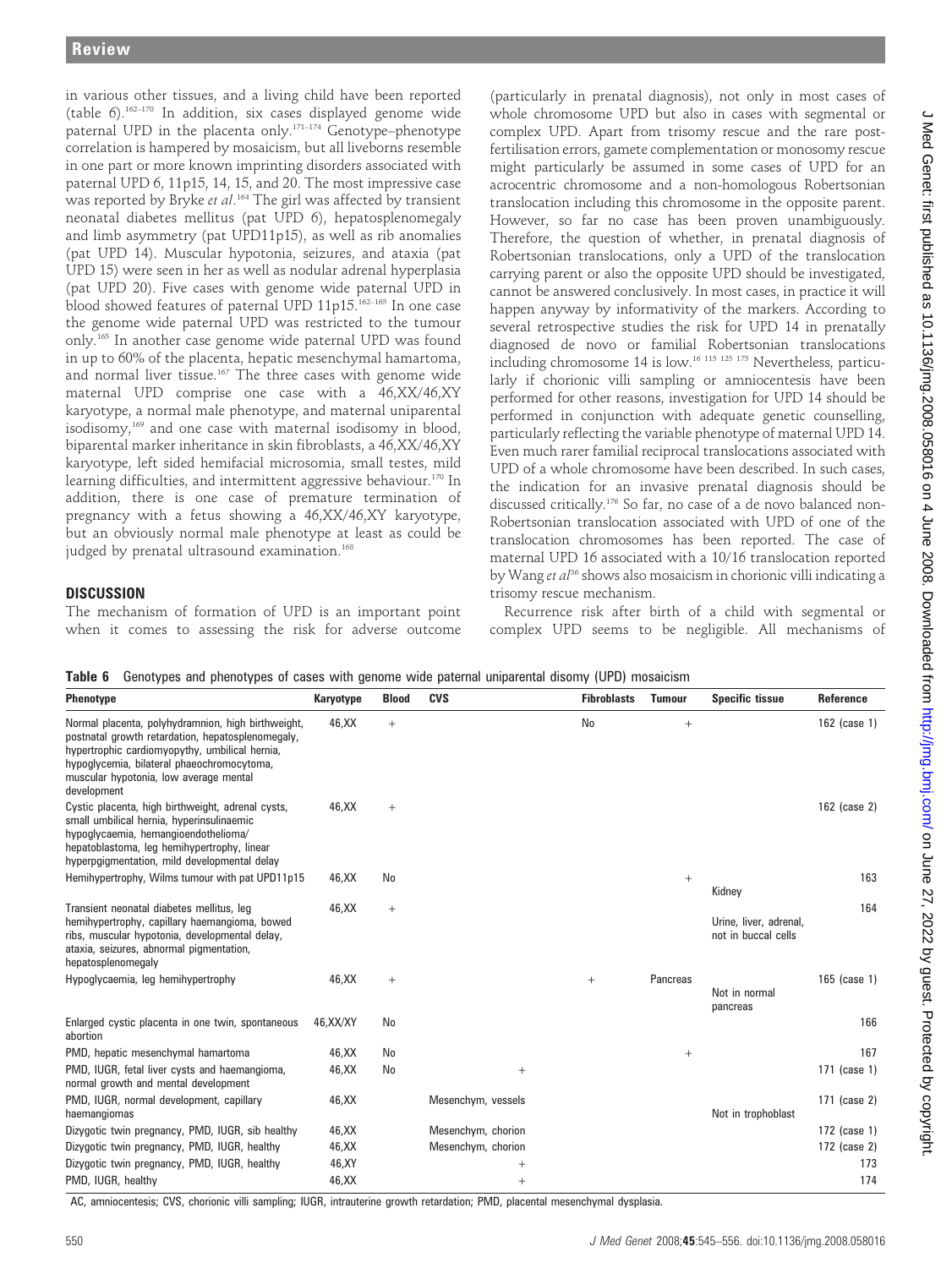formation leading to UPD are so complex, that recurrence is very unlikely. Starting with non-disjunction, germ line mosaicism for a disomic gamete might be possible, but subsequent pregnancies will terminate by spontaneous abortion with high probability.

Most cases of segmental uniparental isodisomy seem to be detected by chance (that is, in the case of homozygosity for an autosomal recessively inherited mutation, which is present in one parent only) or in patients with a phenotype resembling a disorder caused by abnormal genomic imprinting. The hypothesis of a meiotic non-disjunction also as the first step towards segmental isodisomy in most cases is supported by the increasing number of cases with whole chromosome UPD and no phenotype directly related to UPD.154 As discussed in the 2001 review, mitotic formation would only be detectable by molecular methods if there is a tissue specific selection or one of the resulting UPDs would be lethal. Therefore, a normal phenotype of individuals with UPD of this chromosome as a whole should exclude lethality of UPD of this segment. Nevertheless, in cases with segmental UPD—particularly if there is a phenotype not to be explained by the UPD—the possibility of presence of low level trisomy mosaicism and its clinical consequences should not be forgotten in genetic counselling. The large number of cases with segmental UPD ascertained by homozygosity of an autosomal recessively inherited mutation underlines the importance of demonstrating the mutation in both parents, as in such cases a lower recurrence risk can be given.

UPD associated with an isochromosome is formed either by: (a) meiotic misdivision at the centromeres resulting in a gamete with an isochromosome, fertilisation by a normal gamete, and subsequent mitotic loss of the homologous chromosome (''trisomy rescue''); or (b) meiotic misdivision and fertilisation by a nullisomic gamete (''gamete complementation''); or (c) mitotic misdivision at the centromeres of sister or non-sister chromatids in a trisomic zygote associated with a subsequent loss of the homologue; or (d) mitotic misdivision at the centromere in a monosomic zygote ("monosomy rescue").<sup>1</sup> The time and mechanism of formation of cytogenetically defined isochromosomes of acrocentric chromosomes associated with UPD remains speculative. Except for one case of uniparental heterodisomy, all paternal UPDs display isodisomy. For maternal UPD nine out of 24 cases were isodisomic. Inheritance has been demonstrated for three cases, one with an isochromosome 13q and two with an isochromosome 22q.48 74 75 Inheritance of isochromosomes with an identical imprint is only possible if the isochromosome in the parent arose mitotically out of a zygote with biparental inheritance of these chromosomes. So, besides the necessity for trisomy rescue or a gamete complementation mechanism in the child, only two generation families should be possible. For de novo isodisomic cases, a monosomy rescue mechanism by centromeric misdivision subsequent to fertilisation of a monosomic gamete by a gamete nullisomic for this chromosome or a trisomic zygote followed by a trisomy rescue and a centromeric misdivision are possible. The first seems to be more likely besides others due to the lack of cases with trisomy mosaicism. Interestingly, in contrast to the general finding of a 2:1 proportion for maternal hetero- and isodisomy,<sup>154</sup> the majority of non-homologous Robertsonian translocations associated with maternal UPD of one of the chromosomes involved displays heterodisomy (22:3). However, excluding the inherited cases, which must be heterodisomic, the proportion is adequate to the general result. Up to now, seven out of 10 de novo Robertsonian translocations have been found to be heterodisomic.

In early—and therefore unbiased by a clinical phenotype performed prenatal diagnoses of 13/14 translocations, only one case with maternal UPD 13 was reported.16 What could be the reasons? Because trisomy 13 is viable, while non-mosaic trisomy 14 has never been reported in the literature, the selection for free trisomy 13—particularly in the first weeks—should not be stronger than for free trisomy 14. In addition, there are no arguments that non-disjunction of chromosome 14 is more frequent than non-disjunction of chromosome 13. Therefore, postzygotic formation of the 13/14 translocation and loss of the paternal chromosome 14 is less likely than meiotic (or premeiotic) formation of the 13/14 translocation and associated chromosome 14 non-disjunction in meiosis followed by trisomy rescue. Maybe there is a mechanism making a 13/14 translocation more vulnerable to chromosome 14 than chromosome 13 non-disjunction.

UPD associated with an SMC is formed either by: (a) functional trisomy rescue by mitotic reduction of the single homologue in a zygote carrying a normal homologue from one parent and a normal homologue and a SMC from the other parent; or (b) postzygotic reduplication of the normal homologue by fertilisation of a normal gamete by a gamete carrying the SMC; or (c) post-fertilisation errors by either mitotic nondysjunction followed by reduction of the single homologue or vice versa; or (d) complementation by fertilisation of a disomic gamete by a gamete carrying the  $SMC<sup>2</sup>$  So, the most likely mechanism of formation is a postzygotic event. This assumption is supported by the observed expiration of: (a) trisomy due to meiotic non-disjunction; (b) marker formation out of the single parental chromosome; and (c) loss of the marker resulting in UPD, as in a case reported by Bartels et al.<sup>153</sup>

As depicted in table 4, the number of cases with SMC(15) in association with uniparental disomy has increased. Apart from UPD the clinical consequences will depend on the parental origin and the size of the marker chromosome. The phenotype of large SMCs(15) associated with biparentally inherited chromosomes 15 is characterised by muscular hypotonia, developmental delay, seizures, and autism.177 Almost all inv dup(15) associated with biparental inherited chromosomes 15 are maternally derived.<sup>178</sup> The few cases investigated by family studies or somatic cell hybrids demonstrate inter- and intrachromosomal formation. As parental origin of the UPD and the marker from the same parent would require a very complex mechanism of formation, the parental origin of most SMC(15) will be opposite to the parental origin of the UPD. Only two cases displayed maternal uniparental heterodisomy 15 and an associated symmetric inv dup(15) including the PWS/AS region of paternal origin.144 149 The first case displayed normal measurements at birth, developmental delay, and minor facial dysmorphisms resembling PWS, but no muscular hypotonia.<sup>144</sup> The authors speculate about partial rescue of the PWS phenotype. However, mosaicism was of low level (20%) and only determined in lymphocytes. For the second case no clinical details are given, but mosaicism was low as well.149 A clinical rescue mechanism is also unlikely because gene dosage and expression should be increased and in healthy people there is no hint towards reciprocal neutralisation of maternally and paternally imprinted genes on 15q12. The number of cases with inv dup(15) and UPD 15 looks high, but keeping in mind that more than 50% of all SMCs derive from chromosome 15, the ratio seems to be similar to the frequency of UPD in other SMCs. Interestingly, to the best of my knowledge, there is no case with UPD and an inherited SMC, neither an SMC(15) nor any other SMC.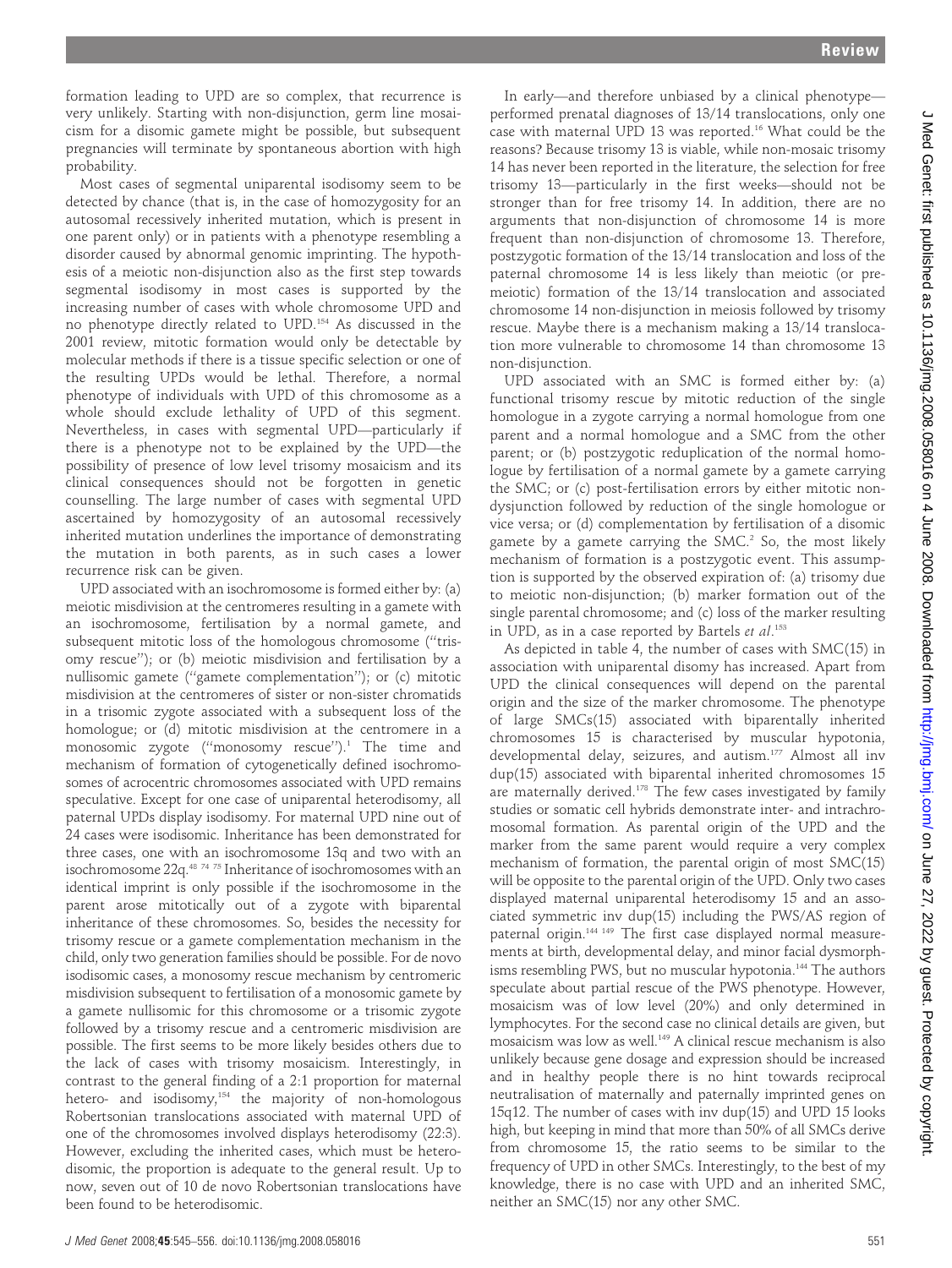Figure 2 Major mechanisms of formation of genome wide uniparental disomy (UPD) mosaicism: (A) fertilisation of an egg by one sperm, and irregular reduplication and division of the male pronucleus followed by cell division and diploidisation of the male haploid genome resulting in a cell line with a normal biparentally inherited karyotype and a genome wide uniparental cell line; (B) fertilisation of an egg by two sperms followed by cell division and diploidisation of the haploid male genome; or (C) fertilisation of an empty egg and subsequent diploidisation of the male haplotype as well as of a normal egg with a haploid chromosomal complement by a normal sperm followed by amalgamation of both.



Genome wide UPD associated with a biparentally inherited karyotype in living newborns is a rare finding. It should not be confounded with chimerism, which describes the postzygotic fusion of two regularly fertilised normal eggs. In contrast, genome wide UPD associated with a biparentally inherited karyotype is considered to be formed mainly by three mechanisms (fig 2): (a) fertilisation of an egg by one sperm followed by endoreduplication of the haploid genome of the sperm, division in a biparental diploid cell, and a paternal haploid cell, and somatic reduplication of the paternal genome in the latter; (b) fertilisation of an egg by two sperms followed by a division in a dizygotic daughter cell with a biparental genome and a daughter cell with a haploid paternal genome and again mitotic reduplication in the latter; or (c) regular fertilisation of both an empty egg as well as a normal egg by each one sperm followed by diploidisation of the chromosomal complement of the cell with the haploid paternal genome and amalgamation of both cell populations (fig 2). Such rescue mechanisms following one after another appear to be more likely than the co-occurrence of independent events by chance as, for example, the mechanism leading to a 47,XXY zygote followed by an independent loss of an X and an Y chromosome.<sup>179</sup> As YY cells are not viable in mechanism 1 only female newborns are possible. Vice versa, to result in a newborn male in the second and the third mechanism only one of the two sperms may carry an X chromosome and exact this sperm must become reduplicated. So, the rarity of boys with genome wide UPD associated with a biparentally inherited karyotype is explained. The phenotype of cases with genome wide paternal UPD associated with a biparentally inherited karyotype is variable but in most cases resembles BWS. This is not surprising, as paternal UPD11p15 in BWS is also mosaic in most cases. So, in contrast to most other imprinting disorders, a reduced level of gene expression for paternal UPD11p15 only seems to be sufficient for inducing a clinical phenotype. Similarly, the two cases with genome wide maternal UPD mosaicism have no features of maternal UPD 7 or 15.169 170

According to the recommendations of the American Society of Human Genetics, for chromosomes not carrying imprinted genes, generally a minimum of two informative markers per chromosome are accepted for diagnosis of both hetero- and isodisomy.180 The same should be demanded as a minimum for the diagnosis of segmental or complex UPD. Results of single nucleotide polymorphism (SNP) microarrays should be controlled by classical microsatellite marker investigation—the latter particularly in the light of recent findings of long stretches of homozygosity in cases with normal biparental inheritance, of the high number of copy number variations in the human genome, and of microsatellite marker mutations and/or null mutations. Now knowing this, some UPD cases reported without investigation of both parents may be questioned.

# **CONCLUSION**

UPD remains a fascinating peculiarity of chromosomal segregation in humans. The number of reported cases has considerably increased lately and will further increase, but the knowledge about the reasons and the molecular details of basic mechanisms is still very small. Answers will come from investigation of as many cases with complex chromosomal rearrangements as possible for the mechanisms and time of formation and the presence of UPD. Recurrence risk seems to be so low that invasive prenatal diagnosis is normally not indicated. Furthermore, UPD is an other example of the plasticity of the human genome, which for most chromosomes can tolerate the lack of biparental inheritance. In contrast, a minority of genes expressed irregularly as a result of UPD will lead to severely harmful phenotypes.

Acknowledgements: I thank Thomas Bettecken, Max-Planck Institute of Psychiatry, Munich, Germany, for editorial help.

Competing interests: None declared.

Dedicated to Professor Albert Schinzel, Institute of Medical Genetics, University of Zürich, Switzerland, on the occasion of his emeritation.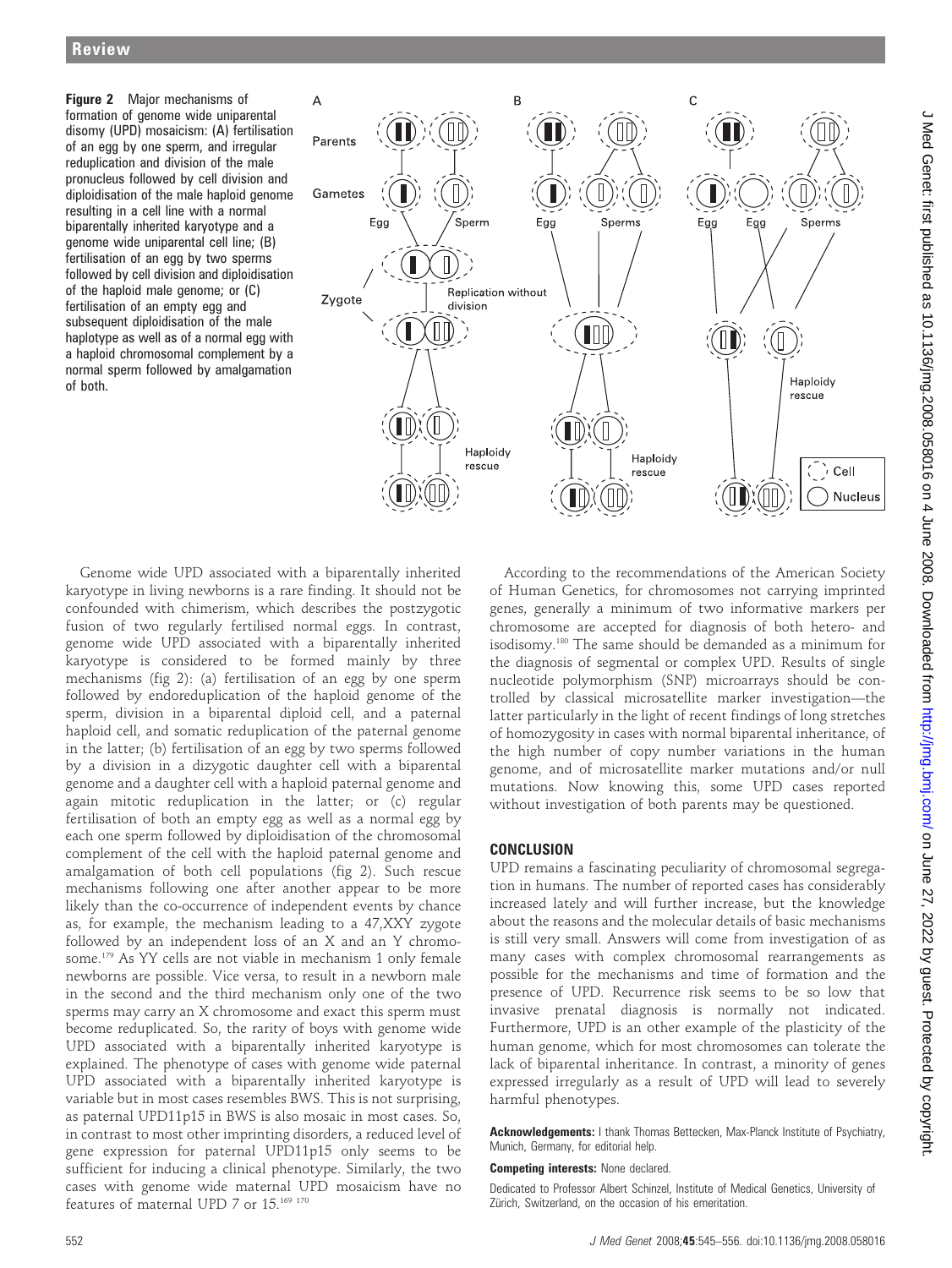#### **REFERENCES**

- 1. **Kotzot D.** Complex and segmental uniparental disomy (UPD) review and lessons from rare chromosomal complements. J Med Genet 2001:38:497-507
- 2. **Kotzot D.** Supernumerary marker chromosomes (SMC) and uniparental disomy (UPD) – coincidence or consequence? J Med Genet 2002;39:775–8.
- 3. Stratakis C, Taymans SE, Schteingart D, Haddad BR. Segmental uniparental isodisomy (UPD) for 2p16 without clinical symptoms: implications for UPD and other genetic studies of chromosome 2. J Med Genet 2001;38:106-9.
- Collier DA, Barrett T, Curtis D, Macleod A, Bundey S. DIDMOAD syndrome: confirmation of linkage to chromosome 4p, evidence for locus heterogeneity and a patient with uniparental isodisomy for chromosome 4p. Am J Hum Genet 1995;57(Suppl):1084.
- Yang XP, Inazu A, Yagi K, Kajinami K, Koizumi J, Mabuchi H. Abetalipoproteinemia caused by maternal isodisomy of chromosome 4q containing an intron 9 splice acceptor mutation in the microsomal triglyceride transfer protein gene. Arterioscler Thromb Vasc Biol 1999;19:1950–5.
- 6. Lopez-Gutierrez AU, Riba L, Ordonez-Sanchez ML, Ramirez-Jimenez, Cerrillo-Hinojosa M, Tusie-Luna MT. Uniparental disomy for chromosome 6 results in steroid 21-hydroxylase deficiency: evidence of different genetic mechanisms involved in the production of the disease. J Med Genet 1998;35:1014-9.
- 7. Das S, Lese CM, Song M, Jensen JL, Wells LA, Barnoski BL, Roseberry A, Camacho JM, Ledbetter DH, Schnur RE. Partial paternal uniparental disomy of chromosome 6 in an infant with neonatal diabetes, macroglossia, and craniofacial abnormalities. Am J Hum Genet 2000;67:1586-91.
- 8. Hannula K, Lipsanen-Nyman M, Kontiokari T, Kere J. A narrow segment of maternal uniparental disomy of chromosome 7q31-qter in Silver-Russell syndrome delimits a candidate gene region. Am J Hum Genet 2001;68:247-53.
- 9. **Martin RA,** Sabol DW, Rogan PK. Maternal uniparental disomy of chromosome 14 confined to an interstitial segment (14q23-14q24.2). J Med Genet 1999;36:633-6.
- 10. Eggermann T, Mergenthaler S, Eggermann K, Albers A, Fusch C, Ranke MB, Wollmann HA. Identification of interstitial maternal uniparental disomy (UPD) (14) and complete maternal upd (20) in a cohort of growth-retarded patients. J Med Genet 2001;38:86–9.
- 11. **Avivi L,** Korenstein A, Braier-Goldstein O, Goldman B, Ravia Y. Uniparental disomy of sex chromosomes in man. Am J Hum Genet 1992;51(Suppl):33.
- 12. **Tompson SW, Ruiz-Perez VL, Wright MJ, Goodship JA. Ellis-van Crefeld syndrome** resulting from segmental uniparental disomy of chromosome 4. J Med Genet 2001;38:E18.
- 13. Rio M, Molinari F, Heuertz S, Ozilou C, Gosset P, Raoul O, Cormier-Daire V, Amiel J, Lyonnet S, Le Merrer M, Turleau C, de Blois MC, Prieur M, Romana S, Vekemans M, Munnich A, Colleaux L. Automated fluorescent genotyping detects 10% of cryptic subtelomeric rearrangements in idiopathic syndromic mental retardation. J Med Genet 2002;39:266–70.
- Bastepe M, Lane AH, Jüppner H. Paternal uniparental isodisomy of chromosome 20q-and the resulting changes in GNAS1 methylation-as a plausible cause of pseudohypoparathyroidism. Am J Hum Genet 2001;68:1283-9.
- 15. Dupont JM, Cuisset L, Le Tessier D, Vasseur C, Récan D, Cartigny M, Despert F, Bougnère P, Jeanpierre M, Rabineau D. Cytogenetic and molecular studies in 32 Silver Russell syndrome patients (SRS). Eur J Hum Genet 1998;6(Suppl 1):P2.113.
- 16. **Berend SA, Horwitz J, McCaskill Ch, Shaffer LG. Identification of uniparental** disomy following prenatal detection of robertsonian translocations and isochromosomes. Am J Hum Genet 2000;66:1787–93.
- 17. **Antonarakis SE, Blouin J-L, Maher J, Avramopoulos D, Thomas G, Talbot CC.** Maternal uniparental disomy for human chromosome 14, due to a loss of a chromosome 14 from somatic cells with t(13/14) trisomy 14. Am J Hum Genet 1993;52:1145–52.
- 18. **Barton DE, McQuaid S, Stallings R, Griffin E, Geraghty M. Further evidence for an** emerging maternal uniparental disomy chromosome 14 syndrome: analysis of a phenotypically abnormal de novo Robertsonian translocation t(13;14) carrier. Am J Hum Genet 1996;59(Suppl):687.
- 19. Coviello DA, Panucci E, Mantero MM, Perfumo C, Guelfi M, Borronco C, Dagna-Bricarelli F. Maternal uniparental disomy for chromosome 14. Acta Genet Med Gemellol 1996;45:169–72.
- 20. Healey S, Powell F, Battersby M, Chenevix-Trench G, McGill J. Distinct phenotype in maternal uniparental disomy of chromosome 14. Am J Med Genet 1994;51:147-9.
- 21. Papenhausen PR, OT Müller, VP Johnson, M Sutcliffe, ThM Diamond, Kousseff BG. Uniparental isodisomy of chromosome 14 in two cases: an abnormal child and a normal adult. Am J Med Genet 1995;59:271-5.
- 22. Harrison KJ, Allingham-Hawkins DJ, Hummel J, Meschino WS, Cox DW, Costa TM, Mak-Tam E, Teshina IF, Kamel-Reid S, Winsor EJT. Risk of uniparental disomy in Robertsonian translocation carriers: identification of UPD14 in a small cohort. Am J Hum Genet 1998;63(Suppl):51.
- 23. Link L, McMilin K, Popovich B, Magenis RE. Maternal uniparental disomy for chromosome 14. Am J Hum Genet 1996;59(Suppl):687.
- 24. Desilets VA, Yong SL, Kalousek DK, Pantzar TJ, Kwong LC, Siemens C, Langlois S. Maternal uniparental disomy for chromosome 14. Am J Hum Genet 1997;61(Suppl):691.
- 25. **Temple IK,** Cockwell A, Hassold T, Pettay D, Jacobs P. Maternal uniparental disomy for chromosome 14. J Med Genet 1991;28:511–4.
- 26. Cotter PD, Kaffe S, Curdy LD, Jhaveri M, Willner JP, Hirschhorn K. Paternal uniparental disomy for chromosome 14: a case report and review. Am J Med Genet 1997;70:74–9.
- 27. Wang J-C, Passage MB, Yen PH, Shapiro LJ, Mohandas TK. Uniparental heterodisomy for chromosome 14 in a phenotypically abnormal familial balanced 13/ 14 Robertsonian translocation carrier. Am J Hum Genet 1991;48:1069-74.
- 28. Berend SA, Feldman GL, McGaskill Ch, Czarnecki P, Van Dyke DL, Shaffer LG. Investigation of two cases of paternal disomy 13 suggests timing of isochromosome formation and mechanisms leading to uniparental disomy. Am J Med Genet 1999;87:278–80.
- 29. Park JP, Moeschler JB, Hani VH, Hawk AB, Belloni DR, Noll WW, Mohandas TK. Maternal disomy and Prader-Willi syndrome consistent with gamete complementation in a case of a familial translocation (3;15)(p25;q11.2). Am J Med Genet 1998;78:134–9.
- 30. Smeets DFCM, Hamel BCJ, Nelen MR, Smeets HJM, Bollen JHM, Smits APT, Ropers H-H, van Oost BA. Prader-Willi syndrome and Angelman syndrome in cousins from a family with a translocation between chromosomes 6 and 15. N Engl J Med 1992;326:807–11.
- 31. Smith A, Deng Z-M, Beran R, Woodage T, Trent RJ. Familial unbalanced translocation t(8;15)(p23.3;q11) with uniparental disomy in Angelman syndrome. Hum Genet 1994;93:471–3.
- 32. Nicholls RD, Knoll JHM, Butler MG, Karam S, Lalande M. Genetic imprinting suggested by maternal heterodisomy in non-deletion Prader-Willi syndrome. Nature 1989;342:281–5.
- 33. **Smith A,** Robson I, Neumann A, Mulcahy M, Chabros V, Deng Z-M, Woodage T, Trent RJ. Fluorescence in-situ hybridisation and molecular studies used in the characterisation of a Robertsonian translocation (13q15q) in Prader-Willi syndrome. Clin Genet 1993;43:5–8.
- 34. **Toth-Fejel SE,** Olson S, Gunter K, Quan F, Wolford J, Popovich BW, Magenis RE. The impact of imprinting: Prader-Willi syndrome resulting from chromosome translocation, recombination, and nondisiunction. Am J Hum Genet 1996:58:1008-16.
- 35. Woodage T, Deng Z-M, Prasad M, Smart R, Lindeman R, Christian SL, Ledbetter DL, Robson L, Smith A, Trent RJ. A variety of genetic mechanisms are associated with the Prader-Willi syndrome. Am J Med Genet 1994;54:219-26.
- 36. Wang J-C, Mamunes P, Kou S-Y, Schmidt J, Mao R, Hsu WT. Centromeric DNA break in a 10;16 reciprocal translocation associated with trisomy 16 confined placental mosaicism and maternal uniparental disomy for chromosome 16. Am J Med Genet 1998;80:418–22.
- 37. Chen P, Young R, Mu X, Nandi K, Miao S, Prouty L, Ursin S, Gonzalez J, Yanamandra K. Uniparental isodisomy resulting from 46,XX,i(1p),i(1q) in a woman with short stature ptosis, micro/retrognathia, myopathy, deafness, and sterility. Am J Med Genet 1999:82:215-8.
- 38. Albrecht B, Mergenthaler S, Eggermann K, Zerres K, Passarge E, Eggermann T. Uniparental isodisomy for paternal 2p and maternal 2q in a phenotypically normal female with two isochromosomes, i(2p) and i(2q). J Med Genet 2001;38:214-5.
- 39. Bernasconi F, Karagüzel A, Celep F, Keser I, Lüleci G, Dutly F, Schinzel A. Normal phenotype with maternal isodisomy in a female with two isochromosomes: i(2p) and i(2q). Am J Hum Genet 1996;59:1114-8.
- 40. Shaffer LG, McCaskill Ch, Egli CA, Baker JC, Johnston KM. Is there an abnormal phenotype associated with maternal isodisomy for chromosome 2 in the presence of two isochromosomes? Am J Hum Genet 1997;61:462–3.
- Lindenbaum RH, Woods CG, Norbury CG, Povey S, Rystecki G. An individual with maternal disomy of chromosome 4 and iso (4p), iso (4q). Am J Hum Genet 1991;49(Suppl):1582.
- 42. Eggerding FA, Schonberg SA, Chehab FF, Norton ME, Cox VA, Epstein ChJ. Uniparental isodisomy for paternal 7p and maternal 7q in a child with growth retardation. Am J Hum Genet 1994;55:253–65.
- 43. Kotzot D, Thamm B, Holland H, Keller E, Froster U. Maternal isochromosome 7q and paternal isochromosome 7p in a boy with growth retardation. Am J Med Genet 2001;102:169–72.
- 44. Piantanida M, Dellavecchia C, Floridia G, Giglio S, Hoeller H, Dordi B, Danesino C, Schinzel A, Zuffardi O. Ataxic gait and mental retardation with absence of the paternal chromosome 8 and an idic(8)(p23.3): imprinting effect or nullisomy for distal 8p genes? Hum Genet 1997;99:766-71.
- 45. Björck EJ, Anderlid B-M, Blennow E. Maternal isodisomy of chromosome 9 with no impact on the phenotype in a woman with two isochromosomes: i(9p) and i(9q). Am J Med Genet 1999;87:49-52.
- 46. Slater H, Shaw JH, Bankier A, Forrest SM. UPD 13: no indication of maternal or paternal imprinting of genes on chromosome 13. J Med Genet 1995;33:493.
- 47. Slater H, Shaw JH, Dawson G, Bankier A, Forrest SM. Maternal uniparental disomy of chromosome 13 in a phenotypically normal child. J Med Genet 1994;31:644-6.
- 48. **Stallard R,** Krueger S, James RS, Schwartz S. Uniparental isodisomy 13 in a normal female due to transmission of a maternal t(13q13q). Am J Med Genet 1995:57:14–18.
- 49. Berends MJ, Hordijk R, Oosterwijk JC, Halley DJ, Sorgedrager N. Two cases of maternal uniparental disomy 14 with a phenotype overlapping with the Prader-Willi phenotype. Am J Med Genet 1999;84:76-9.
- 50. **Järvelä I,** Savukoski M, Ämmälä P, von Koskull H. Prenatally detected paternal uniparental chromosome 13 isodisomy. Prenat Diagn 1998;18:1169-73.
- 51. Soler A, Margarit E, Queralt R, Carrio A, Costa D, Gomez D, Ballesta F. Paternal isodisomy 13 in a normal newborn infant after trisomy rescue evidenced by prenatal diagnosis. Am J Med Genet 2000: $90:291-3$ .
- 52. Papenhausen PR, Tepperberg JH, Mowrey PN, Gadi IK, Shah HO, Sherman J, Pulijaal V, Nitowsky H, Sachs G, Lin JH. UPD risk assessment: three cytogenetic subgroups. Am J Hum Genet 1999;65(Suppl):1996.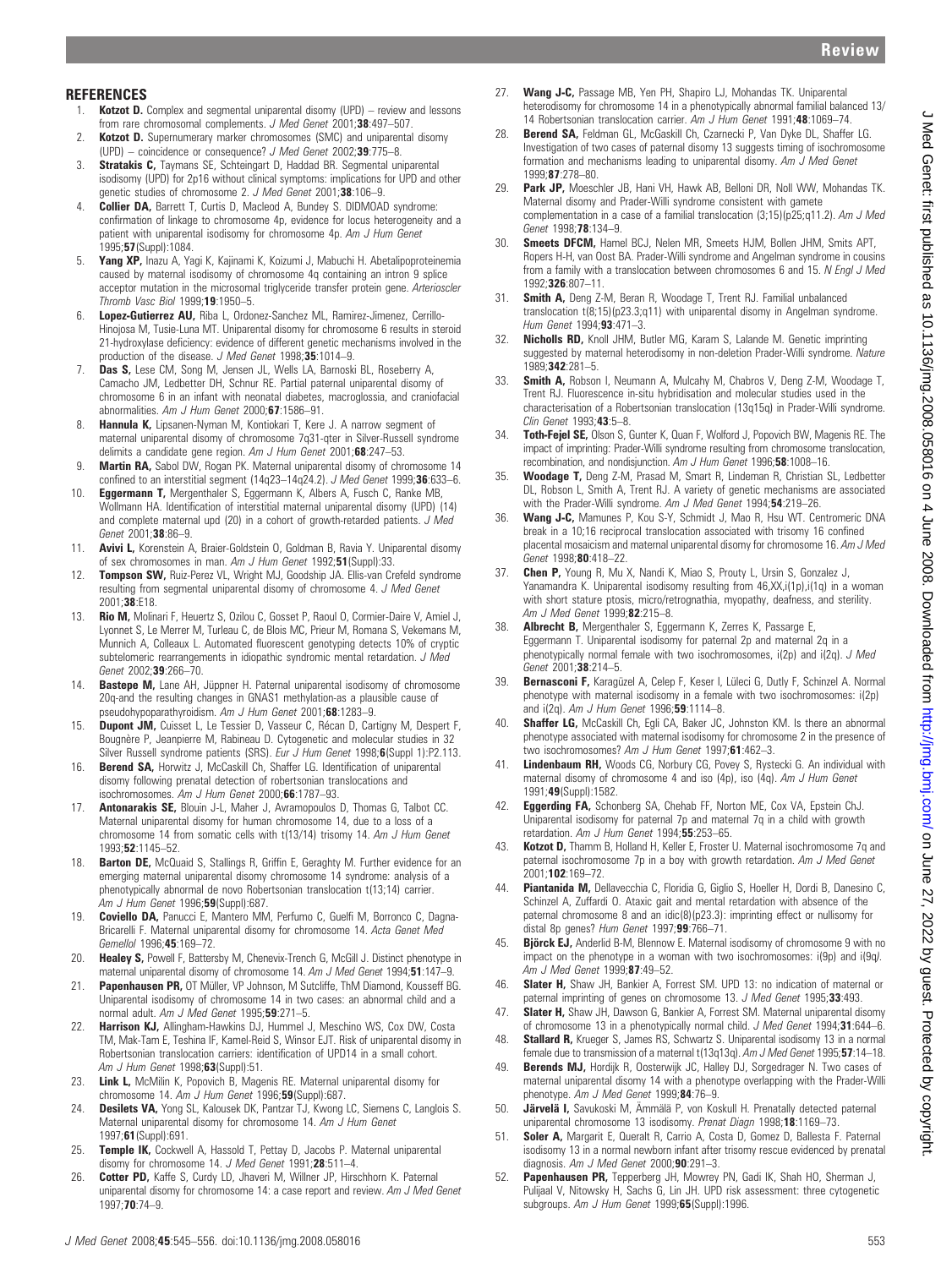# **Review**

- 53. Robinson WP, Bernasconi F, Basaran S, Yüksel-Apak M, Neri G, Serville F, Balicek P, Haluza R, Farah LMS, Lüleci G, Schinzel A. A somatic origin of homologous Robertsonian translocations and isochromosomes. Am J Hum Genet 1994;54:290–302.
- 54. Manzoni M, Pramparo T, Stroppolo A, Chiaino F, Bosi E, Zuffardi O, Carrozzo R. A patient with maternal chromosome 14 UPD presenting with a mild phenotype and MODY. Clin Genet 2000;57:5:406–8.
- 55. Miyoshi O, Hayashi S, Fujimoto M, Tomita H, Sohda M, Niikawa N. Maternal uniparental disomy for chromosome 14 in a boy with intrauterine growth retardation. J Hum Genet 1998;43:138-42.
- 56. Pentao L, Lewis RA, Ledbetter DH, Patel PI, Lupski JR. Maternal uniparental isodisomy of chromosome 14: association with autosomal recessive rod monochromacy. Am J Hum Genet 1992;50:690-9.
- 57. **Splitt MP,** Goodship JA. Another case of maternal uniparental disomy chromosome 14 syndrome. Am J Med Genet 1997;72:239–40.
- 58. Tomkins DJ, Roux AF, Waye J, Freeman VC, Cox DW, Whelan DT. Maternal uniparental isodisomy of chromosome 14 associated with a paternal t(13q14q) and precocious puberty. Eur J Hum Genet 1996;4:153-9.
- 59. Walter CA, Shaffer LG, Kaye CI, Huff RW, Ghidoni PD, McCaskill Ch, McFarland MB, Moore ChM. Short-limb dwarfism and hypertrophic cardiomyopathy in a patient with paternal isodisomy 14: 45,XY,idic(14)(p11). Am J Med Genet 1996;65:259–65.
- 60. Bettio D, Giardino D, Rizzi N, Riva P, Volpi L, Barantani E, Tagliferri A, Larizza L. Isochromosome 15q of maternal origin in a Prader-Willi patient with pituitary adenoma. Acta Genet Med Gemellol 1996;45:213–6.
- 61. Freund M, Dahan K, Liebaers I, Hubimont C, Verellen-Dumoulin Ch. Prenatal diagnosis of the Prade-Willi syndrome throught a 15;15 isochromosome and maternal isodisomy. Eur J Hum Genet 2000; 8 (Suppl 1): P109.
- 62. Hamabe J, Fukushima Y, Harada N, Abe K, Matsuo N, Nagai T, Yoshioka A, Tonoki H, Tsukino R, Niikawa N. Molecular study of Prader-Willi syndrome: deletion, RFLP, and phenotype analysis of 50 patients. Am J Med Genet 1991;41:54–63.
- 63. Saitoh S, Mutirangura A, Kuwano A, Ledbetter DH, Niikawa N. Isochromosome 15q of maternal origin in two Prader-Willi syndrome patients previously diagnosed errorneously as cytogenetic deletions. Am J Med Genet 1994;50:64-7.
- 64. Freeman SB, May KM, Pettay D, Fernhoff PM, Hassold TJ. Paternal uniparental disomy in a child with a balanced 15;15 translocation and Angelman syndrome. Am J Med Genet 1993:45:625-30.
- 65. Fridman C, Varela MC, Nicholls RD, Koiffmann CP. Unusual clinical features in an Angelman syndrome patient with uniparental disomy due to a translocation 15q15q. Clin Genet 1998;54:303–8.
- 66. Guitart M, Escudero T, Gabau E, Dominguez MC, Jimenez MD, Mila M, Coll MD. Two new cases of Angelman syndrome with a balanced 15;15 translocation and paternal uniparental disomy. Cytogenet Cell Genet 1997;77(Suppl):P227.
- 67. Ramsden S, Gaunt L, Seres-Santamaria A, Clayton-Smith J. A case of Angelman syndrome arising as a result of a de novo Robertsonian translocation. Acta Genet Med Gemellol 1996;45:255–61.
- 68. Tonk V, Schultz RA, Christian SL, Kubota T, Ledbetter DH, Wilson GN. Robertsonian (15q;15q) translocation in a child with Angelman syndrome: evidence of uniparental disomy. Am J Med Genet 1996;66:426-8.
- 69. Mignon C, Malzac P, Moncla A, Depetris D, Roeckel N, Croquette MF, Mattei MG. Clinical heterogeneity in 16 patients with inv dup 15 chromosome: cytogenetic and molecular studies, search for an imprinting effect. Eur J Hum Genet 1996;4:88–100.
- 70. Créau-Goldberg N, Gegonne A, Delabar J, Cochet C, Cabanis M-O, Stehlin D, Turleau C, de Grouchy J. Maternal origin of a de novo balanced t(21q;21q) identified by ets-2 polymorphism. Hum Genet 1987;76:396–8.
- 71. **Rogan PK,** Sabol DW, Punnett HH. Maternal uniparental disomy of chromosome 21 in a normal child. Am J Med Genet 1999;83:69-71.
- 72. Blouin JL, Avramopoulos D, Pangalos C, Antonarakis SE. Normal phenotype with paternal uniparental isodisomy for chromosome 21. Am J Hum Genet 1993;53:1074–8.
- 73. Miny P, Koppers B, Bogadanova N, Schulte-Vallentin M, Horst J, Dworniczak B. Paternal uniparental disomy 22. Med Genetik 1995;7:216-H76.
- 74. **Kirkels VGHJ,** Hustin Th WJ, Scheres JMJC. Habitual abortion and translocation (22q;22q): unexpected transmission from a mother to her phenotypically normal daughter. Clin Genet 1980;18:456–61.
- 75. Palmer CG, Schwartz S, Hodes ME. Transmission of a balanced homologous t(22q;22q) translocation from mother to normal daughter. Clin Genet 1980;17:418-22.
- 76. Schinzel A, Basaran S, Bernasconi F, Karaman B, Yüksel Apak M, Robinson WP. Maternal uniparental disomy 22 has no impact on the phenotype. Am J Hum Genet 1993;54:21–4.
- 77. Temple IK, James RS, Crolla JA, Sitch FL, Jacobs PA Howell WM, Betts P. An imprinted gene(s) for diabetes? Nature Genet 1994;9:110-2.
- 78. Miyoshi O, Kondoh T, Taneda H, Otsuka K, Matsumoto T, Niikawa N. 47,XX,UPD(7)mat,+r(7)pat/46,XX,UPD(7)mat mosaicism in a girl with Silver-Russell syndrome (SRS): possible exclusion of the putative SRS gene from a 7p13-q11 region. J Med Genet 1999;36:326–9.
- 79. Turleau C, Viot G, Burglen L, Caillez D, Layet V, Chauveau P, Faivre L, Morichon N, Delezoide A-L, Prieur M, Munnich A, Vekemans M. Uniparental disomy of chromosome 8 due to a pseudodicentric chromosome: possible mechanisms and consequences. Am J Hum Genet 1998;63(Suppl):865.
- 80. Bettio D, Rizzi N, Giardino D, Gurrieri F, Silvestri G, Grugni G, Larizza L. FISH characterization of small superumerary marker chromosomes in two Prader-Willi patients. Am J Med Genet 1997;68:99-104.
- 81. **Cheng SD,** Spinner, NB, Zackai EH, Knoll JH. Cytogenetic and molecular characterization of inverted duplicated chromosomes 15 from 11 patients. Am J Hum Genet 1994;55:753–9.
- 82. Christian SL, Mills P, Das S, Ledbetter DH. High risk of uniparental disomy 15 associated with amniotic fluid containing de novo small supernumerary marker 15 chromosomes. Am J Hum Genet 1998;63:A11
- Ebrahim SAD, Feldman B, Knaus A, Gyi K, Mills PL, Johnson MP, Evans MI. Prenatal diagnosis of maternal uniparental disomy of chromosome 15 in association with de novo supernumerary marker chromosome 15. Am J Hum Genet 1998;63(Suppl):A162.
- 84. Robinson WP, Wagstaff J, Bernasconi F, Baccichetti C, Artifoni L, Franzoni E, Suslak L, Shih LY, Aviv H, Schinzel AA. Uniparental disomy explains the occurrence of the Angelman or Prader-Willi syndrome in patients with an additional small inv dup(15) chromosome. J Med Genet 1993;30:756-60.
- 85. Lebbar A, Dupont JM, Cuisset L, Pinton F, Vasseur C, Le Tessier D, Denavit MF, Ponsot G, Delpech M, Rabineau D. Clinical features of Prader-Willi syndrome in a girl with methylation status of Angelman syndrome. Eur J Hum Genet 1998;6(Suppl):97A.
- 86. **Schinzel A,** Kotzot D, Brecevic L, Robinson WP, Dutly F, Dauwerse H, Binkert F, Ausserer B. Trisomy first, translocation second, uniparental disomy and partial trisomy third: a new mechanism for complex chromosomal aneuploidy. Eur J Hum Genet 1997;5:308-14.
- 87. Spinner NB, Rand E, Bucan M, Jirik E, Gogolin-Ewens C, Riethman HC, Mc Donald-Mc Ginn DM, Zackai EH. Paternal uniparental isodisomy for human chromosome 20 and absence of external ears. Am J Hum Genet 1994;55(Suppl):674.
- 88. Chudoba I, Franke Y, Senger G, Sauerbrei G, Demuth S, Beensen V, Neumann A, Hansmann I, Claussen U. Maternal UPD 20 in a hyperactive child with severe growth retardation. Eur J Hum Genet 1999;7:533–40.
- 89. **Dawson AJ,** Mears AJ, Chudley AE, Bech-Hansen T, McDermid H. Der(22)t(11;22) resulting from paternal de novo translocation, adjacent 1 segregation, and maternal heterodisomy of chromosome 22. J Med Genet 1996;33:952-6.
- 90. Migeon BR, Jeppesen P, Torchia BS, Fu S, Dunn MA, Axelman J, Schmeckpeper BJ, Fantes J, Zori RT, Driscoll DJ. Lack of X inactivation associated with maternal X isodisomy: evidence for a counting mechanism prior to X inactivation during human embryogenesis. Am J Hum Genet 1996;58:161-70.
- Yorifuji T, Muroi J, Kawai M, Uematsu A, Sasaki H, Momoi T, Kaji M, Yamanaka Ch, Furusho K. Uniparental and functional X disomy in Turner syndrome patients with unexplained mental retardation and X derived marker chromosomes. J Med Genet 1998;35:539–44.
- 92. Turner C, Dennis NR, Skuse DH, Jacobs PA. Seven ring(X) chromosomes lacking the XIST locus, six with an unexpectedly mild phenotype. Hum Genet 2000;106:93–100.
- 93. Weil D, Portnoi M-F, Levilliers J, Wang I, Mathieu M, Taillemite J-L, Meier M, Boudailliez B, Petit Ch. A 45,X male with an X;Y translocation: implications for the mapping of the genes responsible for Turner syndrome and X-linked chondrodysplasia punctata. Hum Mol Genet 1993;2:1853–6.
- 94. Engel E. A new genetic concept: uniparental disomy and its potential effect, isodisomy. Am J Med Genet 1980;6:137-43.
- 95. Henry I, Puech A, Riesewijk A, Ahnine L, Mannens M, Beldjord C, Bitoun P, Tournade MF, Landrieu P, Junien C. Somatic mosaicism for partial paternal isodisomy in Wiedemann-Beckwith syndrome: a post-fertilization event. Eur J Hum Genet 1993;1:19–29.
- 96. Perrault I, Hanein S, Delphin N, Gerber S, Dufier JL, Kaplan J, Rozet JM. Uncommon rearrangements and de novo mutations associated with Leber congenital amaurosis. Am J Hum Genet 2006;79:(4 Suppl):1940.
- 97. Riveiro-Alvarez R, Valverde D, Lorda-Sanchez I, Trujillo-Tiebas MJ, Cantalapiedra D, Vallespin E, Aguirre-Lamban J, Ramos C, Ayuso C. Partial paternal uniparental disomy (UPD) of chromosome 1 in a patient with Stargardt disease. Mol Vis 2007;13:96–101.
- 98. Eriksson M, Brown WT, Gordon LB, Glynn MW, Singer J, Scott L, Erdos MR, Robbins ChM, Moses TY, Berglund P, Dutra A, Pak E, Durkin S, Csoka AB, Boehnke M, Glover TW, Collins FS. Recurrent de novo point-mutations in lamin A cause Hutchinson-Gilford progeria syndrome. Nature 2003;423:293–8.
- 99. Bakker B, Bikker H, Hennekam RC, Lommen EJ, Schipper MG, Vulsma T, de Vijlder JJ. Maternal isodisomy for chromosome 2p causing severe congenital hypothyroidism. J Clin Endocrinol Metab 2001:86:1164-8.
- 100. Chevalier-Porst F, Rolland MO, Cochat P, Bozon D. Maternal isodisomy of the telomeric end of chromosome 2 is responsible for a case of primary hyperoxaluria type 1. Am J Med Genet A 2004;132A:80-3.
- 101. **Schollen E**, Grünewald S, Keldermans L, Albrecht B, Körner C, Matthiis G, CDG-Id caused by homozygosity for an ALG3 mutation due to segmental maternal isodisomy UPD3(q21.3-qter). Eur J Med Genet 2005;48:153–8.
- 102. Lin SP, Huang SY, Tu ME, Wu YH, Lin CY, Lin HY, Lee-Chen GJ. Netherton syndrome: mutation analysis of two Taiwanese families. Arch Dermatol Res 2007;299:145–50.
- 103. Seal JL, Gornick MC, Gogtay N, Shaw P, Greenstein DK, Coffey M, Gochman PA, Stromberg T, Chen Z, Merriman B, Nelson SF, Brooks J, Arepalli S, Wavrant-De Vrieze F, Hardy J, Rapoport JL, Addington AM. Segmental uniparental isodisomy on 5q32-qter in a patient with childhood-onset schizophrenia. J Med Genet 2006;43:887–92.
- Zühlke C, Spranger M, Spranger S, Voigt R, Lanz M, Gehlken U, Hinrichs F, Schwinger E. SCA17 caused by homozygous repeat expansion in TBP due to partial isodisomy 6. Eur J Hum Genet 2003;11:629–32.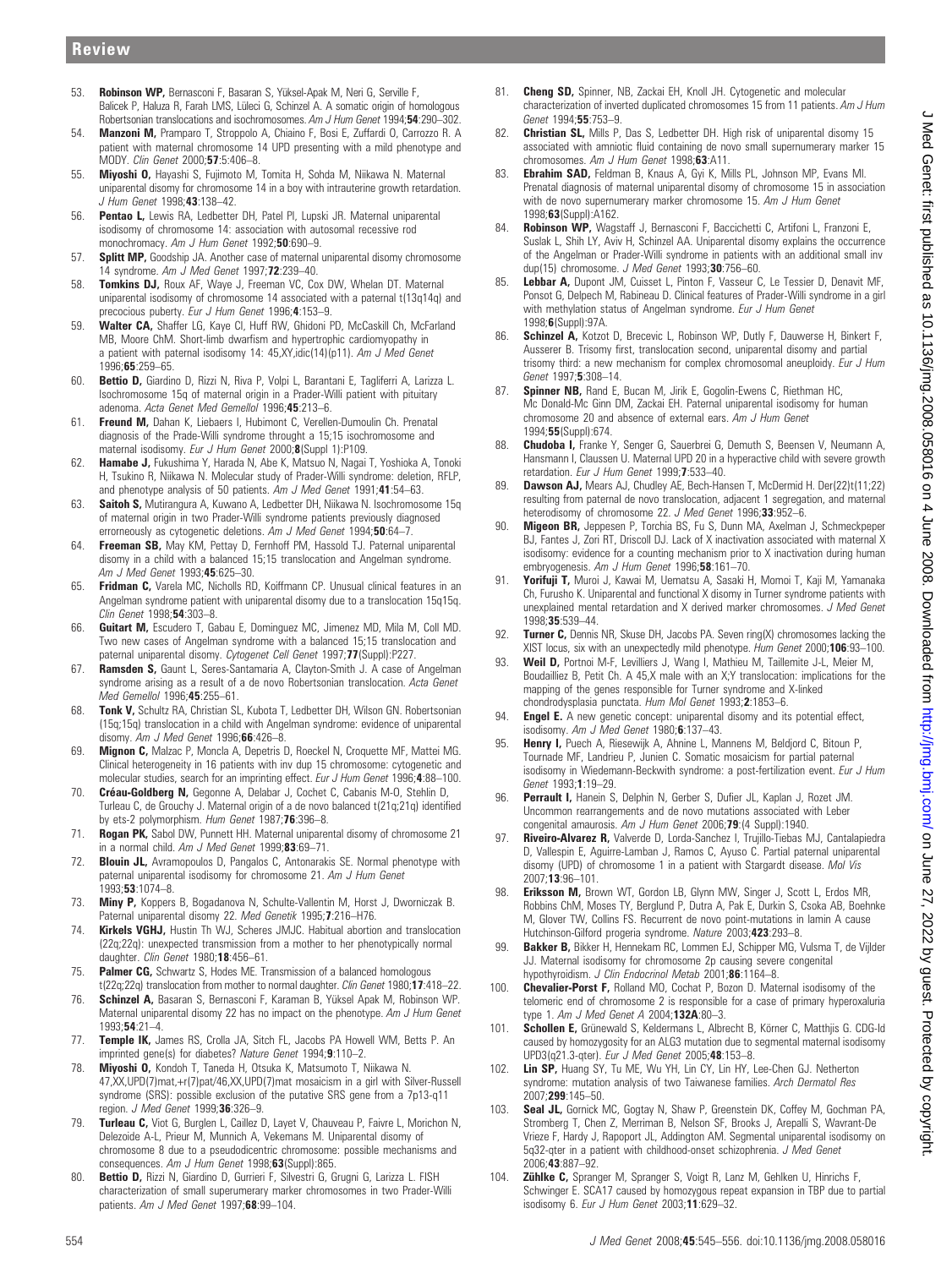- 105. Reboul MP, Tandonnet O, Biteau N, Belet-de Putter C, Rebouissoux L, Moradkhani K, Vu PY, Saura R, Arveiler B, Lacombe D, Taine L, Iron A. Mosaic maternal uniparental isodisomy for chromosome  $7q21$ -gter. Clin Genet 2006; $70$ :207–13.
- 106. Tsukishiro S, Li QY, Tanemura M, Sugiura-Ogasawara M, Suzumori K, Sonta S. Paternal uniparental disomy of chromosome 14 and unique exchange of chromosome 7 in cases of spontaneous abortion. J Hum Genet 2005;50:112-17.
- 107. Ravine D, Lazarou LP, Fisher PJ, Doull IJM, Mac Donald M, Thompson PW, Gill H, Meredith AL, Clarke A, Little E. Uniparental disomy, molecular and social difficulties in interpretation. J Med Genet 2001;37(Suppl 1):4-37.
- 108. **Haefele AL,** Figlewicz DA, Stodgell CJ. Apparent uniparental disomy in a familial case of autism spectrum disorder. Am J Hum Genet 2002;71(Suppl 4):1553.
- 109. Haag MM, Beischel LS, McCann CL, Reynolds JF, Phillips SM, Tunby ML, Hansen JC, Johnson JP. Molecular rescue by mitotic recombination as an explanation for recurrence of 11q- Jacobsen syndrome in two brothers. Am J Hum Genet 2001;69(Suppl 4):2382.
- 110. Towner D, Yang SP, Shaffer LG. Prenatal ultrasound findings in a fetus with paternal uniparental disomy 14q12-qter. Ultrasound Obstet Gynecol 2001;18:268-71.
- 111. **Kagami M, Nishimura G, Okuyama T, Hayashidani M, Takeuchi T, Tanaka S, Ishino** F, Kurosawa K, Ogata T. Segmental and full paternal isodisomy for chromosome 14 in three patients: narrowing the critical region and implication for the clinical features. Am J Med Genet 2005;138A:127–32.
- 112. Nazarenko S, Sazhenova E, Baumer A, Schinzel A. Segmental maternal heterodisomy of the proximal part of chromosome 15 in an infant with Prader-Willi syndrome. Eur J Hum Genet 2004;12:411-14.
- 113. Hussain K, Flanagan SE, Smith W, Ashworth M, Day M, Pierro A, Ellard S. An ABCC8 gene mutation and mosaic uniparental isodisomy resulting in atypical diffuse congenital hyperinsulinism. Diabetes 2008;57:259-63.
- 114. **Coveler KJ,** Sutton VR, Knox-DuBois C, Shaffer LG. Comprehensive microsatellite marker analysis contradicts previous report of segmental maternal heterodisomy of chromosome 14. J Med Genet 2003;40:e26.
- 115. Silverstein S, Lerer I, Sagi M, Frumkin A, Ben-Neriah Z, Abeliovich D. Uniparental disomy in fetuses diagnosed with balanced Robertsonian translocations: risk estimate. Prenat Diagn 2002;22:649-51.
- 116. Giunti L, Lapi E, Guarducci S, Ricci U, Cecconi A, Andreucci E, Ottaviani M, Uzielli MLG. Maternal heterodisomy for chromosome 14 and 13/14 Robertsonian translocation in a female with normal mental development, short stature and dysmorphic features. Eur J Hum Genet 2002;10(Suppl 1):P0214.
- 117. Takahashi I, Takahashi T, Utsunomiya M, Takada G, Koizumi A. Long-acting gonadotropin-releasing hormone analogue treatment for central precocious puberty in maternal uniparental disomy chromosome 14. Tohoku J Exp Med 2005;207:333-8.
- 118. Krabchi K, Ferland M, Halal F, Russel L, Duncan AMV, Drouin R. Unusual clinical features observed in a young girl having an inherited maternal translocation (13;14) with a mixed maternal uniparental hetero and isodisomy 14. Am J Hum Genet 2005;77(Suppl 1):834.
- 119. Rocha MG, Pinto-Basto J, Garcia E, Reis Lima M, Pinto M, Fortuna A. Maternal uniparental disomy of chromosome [mUPD(14)] in a boy with rob(13;14)mat. Eur J Hum Genet 2006;14(Supp 1):P0182, p139.
- 120. Mitter D, Buiting K, v. Eggeling F, Kuechler A, Liehr Th, Mau-Holzmann UA, Prott E-Ch, Wieczorek D, Gillessen-Kaesbach G. Is there a higher incidence of maternal uniparental disomy 14 [upd(14)mat]? Detection of 10 new patients by methylationspecific PCR. Am J Med Genet 2006:140A:2039-49.
- 121. Worley KA, Rundus VR, Lee EB, Hannig VL, Hedges LK, Tsuchiya K, Phillips JA III. Maternal uniparental disomy 14 presenting as language delay. Am J Hum Genet 2001;69 (Suppl 4):738.
- 122. Yano S, Li L, Owen S, Wu S, Tran T. A further delineation of the paternal uniparental disomy (UPD) 14: the fifth reported liveborn case. Am  $J$  Hum Genet 2001;69 (Suppl 4):739.
- 123. Kurosowa K, Sasaki H, Sato Y, Yamanaka M, Shimizu M, Ito Y, Okuyama T, Matsuo M, Imaizumi K, Kuroki Y, Nishimura G. Paternal UPD14 is responsible for a distinctive malformation complex. Am J Med Genet 2002;110:268-72.
- 124. **Berend SA, Bejjani BA, McCaskill C, Shaffer LG. Identification of uniparental disomy** in phenotypically abnormal carriers of isochromosomes or Robertsonian translocations. Am J Med Genet 2002;111:362–5.
- 125. Sensi A, Cavani S, Villa N, Pomponi MG, Fogli A, Gualandi F, Grasso M, Sala E, Pietrobono R, Baldinotti F, Savin E, Ferlini A, Cecconi M, Rossi S, Gallone S, Bellini C, Neri G, Martinoli E, Simi P, Dalpra L, Genuardi M, Dagna-Bricarelli F, Calzolari E. Nonhomologous Robertsonian translocations (NHRTs) and uniparental disomy (UPD) risk: an Italian multicentric prenatal survey. Prenat Diagn 2004;24:647-52.
- 126. Ruggeri A, Dulcetti F, Miozzo M, Grati FR, Grimi B, Bellato S, Natacci F, Maggi F, Simoni G. Prenatal search for UPD 14 and UPD 15 in 83 cases of familial and de novo heterologous Robertsonian translocations. Prenat Diagn 2004;24:997–1000.
- 127. Calounova G, Novotna D, Simandlova M, Havlovicova M, Zumrova A, Kocarek E, Sedlacek Z. Prader-Willi syndrome due to uniparental disomy in a patient with a balanced chromosomal translocation. Neuroendocrinol Lett 2006;27:579–85.
- 128. Flori E, Biancalana V, Girard-Lemaire F, Favre R, Flori J, Doray B, Mandel JL. Difficulties of genetic counselling and prenatal disgnosis in a consanguineous couple segregating for the same translocation  $(14;15)(q11;q13)$  and at risk for Prader-Willi and Angelman syndrome. Eur J Hum Genet 2004;12:181–6.
- 129. Stuke-Sontheimer A, Chaoui R, Unger M, Ramel C, von Eggeling F, Thiel G, Hoeltzenbein M. Fetal left isomerism (polysplenia) and maternal uniparental isodisomy 14: evidence for a recessive gene for heterotaxia on chromosome 14? Medgen 2007;18:32–P022.
- 130. Falk MJ, Curtis CA, Bass NE, Zinn AB, Schwartz S. Maternal uniparental disomy chromosome 14: case report and literature review. Pediatr Neurol 2005;32:116-20.
- 131. **Kayashima T,** Katahira M, Harada N, Miwa N, Ohta T, Yoshiura K, Matsumoto N, Nakane Y, Nakamura Y, Kajii T, Niikawa N, Kishino T. Maternal isodisomy for 14n21q24 in a man with diabetes mellitus. Am J Med Genet 2002;111:38-42.
- 132. Stevenson DA, Brothman AR, Chen Z, Bayrak-Toydemir P, Longo N. Paternal uniparental disomy of chromosome 14: confirmation of a clinically-recognizable phenotype. Am J Med Genet 2004;139:88-91.
- 133. McGowan KD, Weiser JJ, Horwitz J, Berend SA, McCaskill Ch, Sutton VR, Shaffer LG. The importance of investigating for uniparental disomy in prenatally identified balanced acrocentric rearrangements. Prenat Diagn 2002;22:141-3.
- 134. Gutkowska A, Tylki-Szymańska A, Popowska E, Bielińska B, Jurkiewicz D, Krajewska-Walasek M. A case described as translocation 15;15 revised: maternal 15 UPD, resulting from isochromosome 15, in a PWS patient. Eur J Med Genet 2005;48:207–9.
- 135. Baumer A, Basaran S, Taralczak M, Cefle K, Ozturk S, Palanduz S, Schinzel A. Initial maternal meiotic I error leading to the formation of a maternal i(2q) and a paternal i(2p) in a healthy male. Cytogenet Genome Res 2007;118:38–41.
- 136. Röthlisberger B, Zerova T, Kotzot D, Buzhievskaya TI, Balmer D, Schinzel A. Supernumerary marker chromosome (1) of paternal origin and maternal uniparental disomy 1 in a developmentally delayed child. J Med Genet 2001;38:885-8.
- 137. **Eggermann T, Krause-Plonka I, Wollmann HA, Zerres K, Dai G, Meyer E, Bartsch O,** Supernumerary marker chromosome 7 and maternal uniparental disomy 7 in a boy with growth retardation and triangular face. Clin Dysmorphol 2006;15:9-12.
- 138. Combi R, Sala E, Villa N, Crosti F, Beccaria L, Cogliardi A, Tenchini ML, Dalprà L. Maternal heterodisomy/isodisomy and paternal supernumerary ring of chromosome 7 in a child with Silver-Russell syndrome. Clin Dysmorphol 2008;17:35–9.
- 139. Anderlid B-M, Sahlen S, Schoumans J, Holmberg E, Ahsgren I, Mortier G, Speleman F, Blennow E. Detailed characterization of 12 supernumerary ring chromosomes using micro-FISH and search for uniparental disomy. Am J Med Genet 2001;99:223–33.
- 140. Von Eggeling F, Hoppe C, Bartz U, Starke H, Houge G, Claussen U, Ernst G, Kotzot D, Liehr T. Maternal uniparental disomy 12 in a healthy girl with a 47, XX, +der(12)(:p11->q11:)/46, XX karyotype. J Med Genet 2002; 39:519-21.
- 141. **Mattes J,** Whitehead B, Liehr T, Wilkinson I, Bear J, Fagan K, Craven P Bennetts B, Edwards M. Paternal uniparental isodisomy for chromosome 14 with mosaicism for a supernumerary marker chromosome 14. Am J Med Genet 2007;143A:2165–71.
- 142. Constantinou M, Kałuzewski B, Helszer Z, Zajac E, Nowacka J. Prenatal detection of maternal UPD15 in a new case with i(15p) by timing replication test (TRT) and methylation analysis. J Appl Genet 2003;44:209-18.
- 143. Wang YM, Chuang L, Wang BT, Kuo PL. Maternal uniparental disomy in a patient with Prader-Willi syndrome with an additional small inv dup(15) chromosome. J Formos Med Assoc 2004;103:943-7.
- 144. Saitoh S, Hosoki K, Takano K, Tonoki H. Mosaic paternally derived inv dup(15) may partially rescue the Prader-Willi syndrome phenotype with uniparental disomy. Clin Genet 2007;72:378–80.
- 145. Roberts S, Maggouta F, Thompson R, Price S, Thomas S. A patient with a supernumerary marker chromosome (15), Angelman syndrome, and uniparental disomy resulting from paternal meiosis II non-disjunction. J Med Genet 2002;39:E9.
- 146. Liehr T, Brude E, Gillessen-Kaesbach G, König R, Mrasek K, von Eggeling F, Starke H. Prader-Willi syndrome with a karyotype 47, XY, +min(15) (pter->q11.1:) and maternal UPD 15 -case report plus review of similar cases. Eur J Med Genet 2005;48:175–81.
- 147. **Borelina D,** Esperante S, Gutnisky V, Ferreiro V, Ferrer M, Giliberto F, Frechtel G, Francipane L, Szijan I. Supernumerary marker 15 chromosome in a patient with Prader-Willi syndrome. Clin Genet 2004;65:242-3.
- 148. Werner M, Ben-Neriah Z, Silverstein S, Lerer I, Dagan Y, Abeliovich D. A patient with Prader-Willi syndrome and a supernumerary marker chromosome r(15)(q11.1– 13p11.1)pat and maternal heterodisomy. Am J Med Genet 2004;129A:176–9.
- 149. Baumer A, Wiedemann U, Hergersberg M, Schinzel A. A novel MSP/DHPLC method for the investigation of the methylation status of imprinted genes enables the molecular detection of low cell mosaicisms. Hum Mutat 2001;17:423–30.
- 150. Ichikawa M, Okajima M, Wada T, Gokan Y, Shimakage H, Tonoki H, Saitoh S. Nonchromosome 15 marker chromosome in a Prader-Willi syndrome patient with uniparental disomy. Pediatr Int 2006;48:97-9.
- 151. Kron A, Trübenbach J, Liehr Th, Decker J, Steinberger D. Characterization of a prenatally diagnosed de novo small supernumerary marker harbouring material of chromosome 16. Medgen 2007;18:47–P89.
- 152. Bartsch O, Loitzsch A, Kozlowski P, Mazauric ML, Hickmann G. Forty-two supernumerary marker chromosomes (SMCs) in 43 273 prenatal samples: chromosomal distribution, clinical findings, and UPD studies. Eur J Hum Genet 2005;13:1192–204.
- 153. Bartels I, Schlueter G, Liehr T, von Eggeling F, Starke H, Glaubitz R, Burfeind P. Supernumerary small marker chromosome (SMC) and uniparental disomy 22 in a child with confined placental mosaicism of trisomy 22: trisomy rescue due to marker chromosome formation. Cytogenet Genome Res 2003;101:103–5.
- 154. **Kotzot D,** Utermann G. Uniparental disomy (UPD) other than 15: phenotypes and bibliography updated. Am J Med Genet 2005;136A:287-305.
- 155. Venditti CP, Hunt P, Donnenfeld A, Zackai E, Spinner NB. Mosaic paternal uniparental (iso)disomy for chromosome 20 associated with multiple anomalies. Am J Med Genet 2004;124A:274–9.